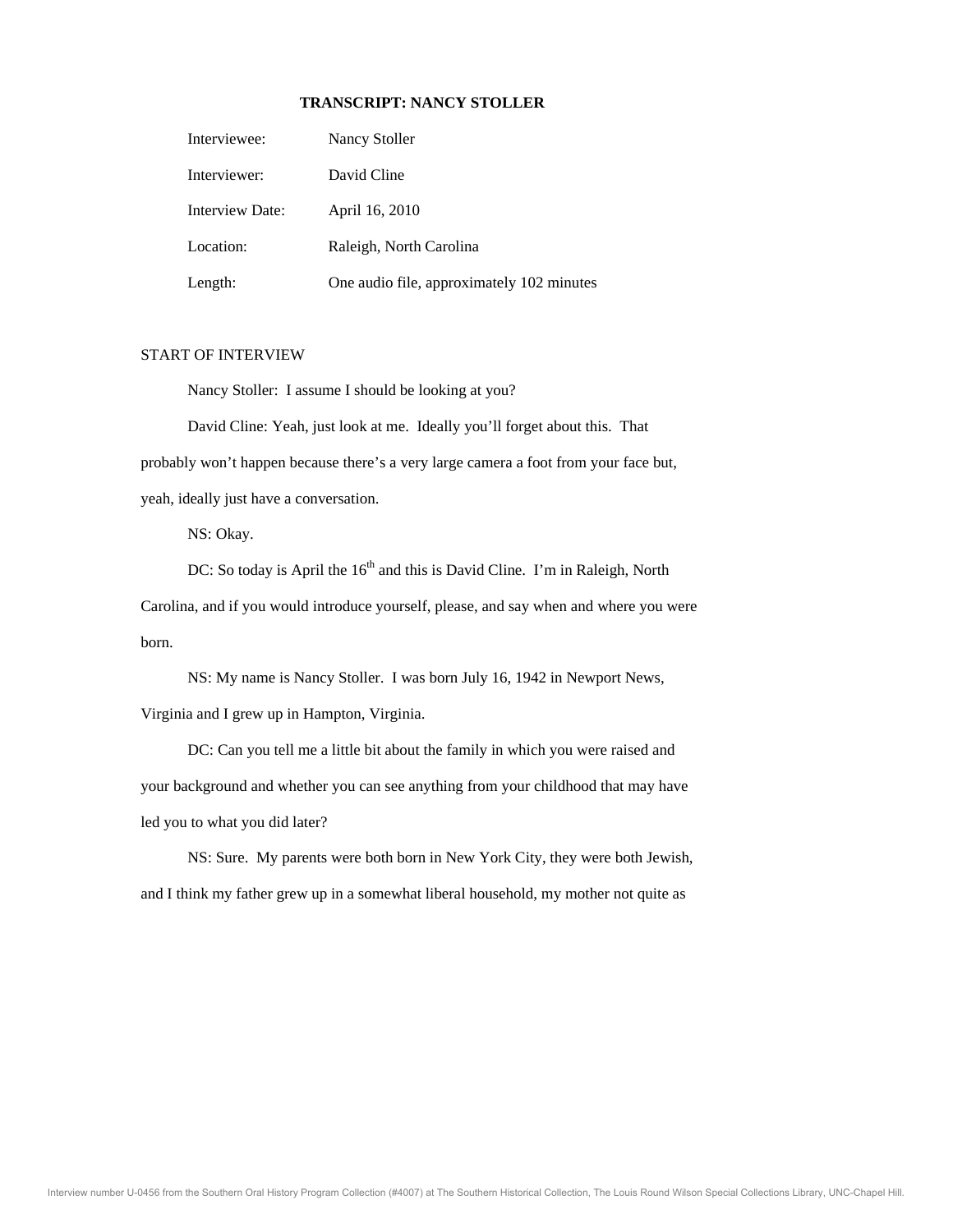much. My father got a job that brought him to Virginia right after he got out of college and they moved to this town, Hampton, and both of them were opposed to segregation, and there were very few Jews in the community also, and my parents were interested in tryin g to bring a certain kind of environment into our household, which was in contrast to wha t we were surrounded by because in the town that I grew up in everything was com pletely segregated. Schools were segregated, all the public accommodations, the neighborhoods were to some extent segregated and in a different way mixed. In my house my parents made it really clear that people couldn't say anything derogatory, you coul dn't use any really negative words about black people. They taught us to respond whe n people would give excuses for segregation. I remember talking about riding on a bus and asking my mother how to respond when somebody would say to me "the reason the buses are segregated is because black people carry knives and it could be dangerous if you're white and you sat with black people." Her response was to say "people that say that, they don't really know anything." The approach of my family was just--they were kind of rationalist people--was it's all about ignorance, prejudice comes from ignorance, and they drummed that into us and drummed that into us. I remember--.

DC: Did that make sense to you as a kid?

counter prejudice, and they'd experienced prejudice. For example in our town Jews couldn't go to the country club, they couldn't do this, they couldn't do that. When I was in high school, my high school had sororities but Jews--I didn't understand that Jews couldn't be in the sororities, etcetera, and they would say "that's just ignorance; they don 't know." But when I was in junior high I remember this guy was in my class, his NS: Well initially, because they believed the issue was prejudice and you can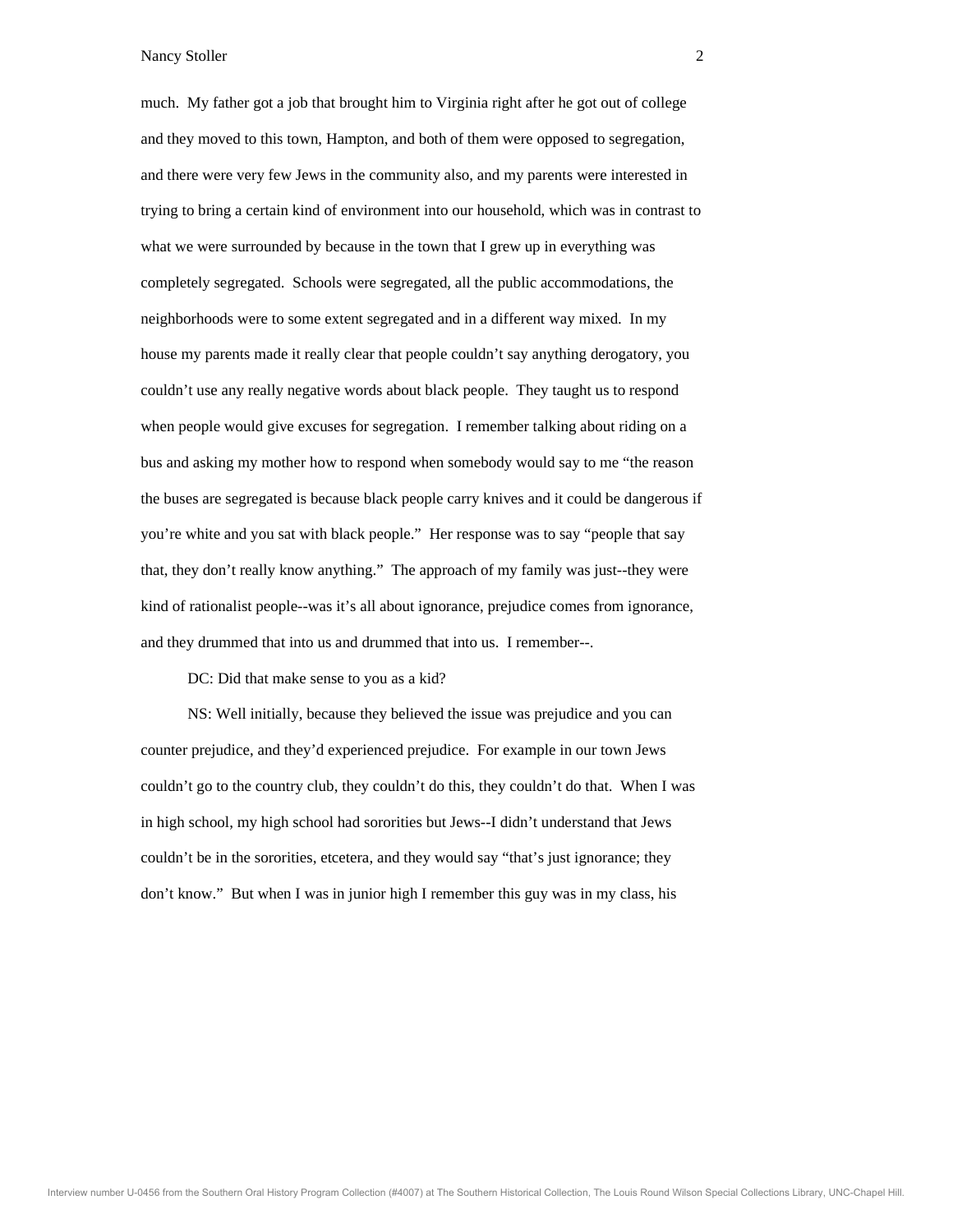name was George Wythe, which was the name of some famous white Southerner also, and I remember he was so prejudiced and he was so smart at the same time and som ething told me, "it's not ignorance, it's not stupidity, it's something else," and I always kept a hold of that.

But in regard to my family I just want to tell something else, and that is that although my father was more kind of retiring--he would come home from work and read and so on--my mother was involved in the local community and she and some other folks ended up desegregating the League of Women Voters. She went to a League of Women Vot ers meeting and it was all white and she had heard--. I don't know if she had belo nged to the League of Women Voters in the North or what, but she said, "isn't this the League of Women Voters? Everybody should be able to come to these meetings." I don 't know if she was naïve [Laughs] or what, but after a process they opened up the meetings and that was the beginning there. She was also involved in desegregating the Girl Scout council. I didn't think too much about it when I was a kid but I'm sure I was affe cted by all of this.

How was she recruiting people? Do you know? DC: Do you know what the process was to go about desegregating these things?

NS: I think in the League of Women Voters she asked, where were the black women, and there was one--. And people said, well, you know--. I don't know if they said--. I don't know exactly what they said, whether it was they don't vote, or we don't have that, but she found another friend, and this woman--her name was Margaret Harrison--her family--. She herself had come from Chicago and she was married into the Har rison family, which is the same family that produced some presidents, and her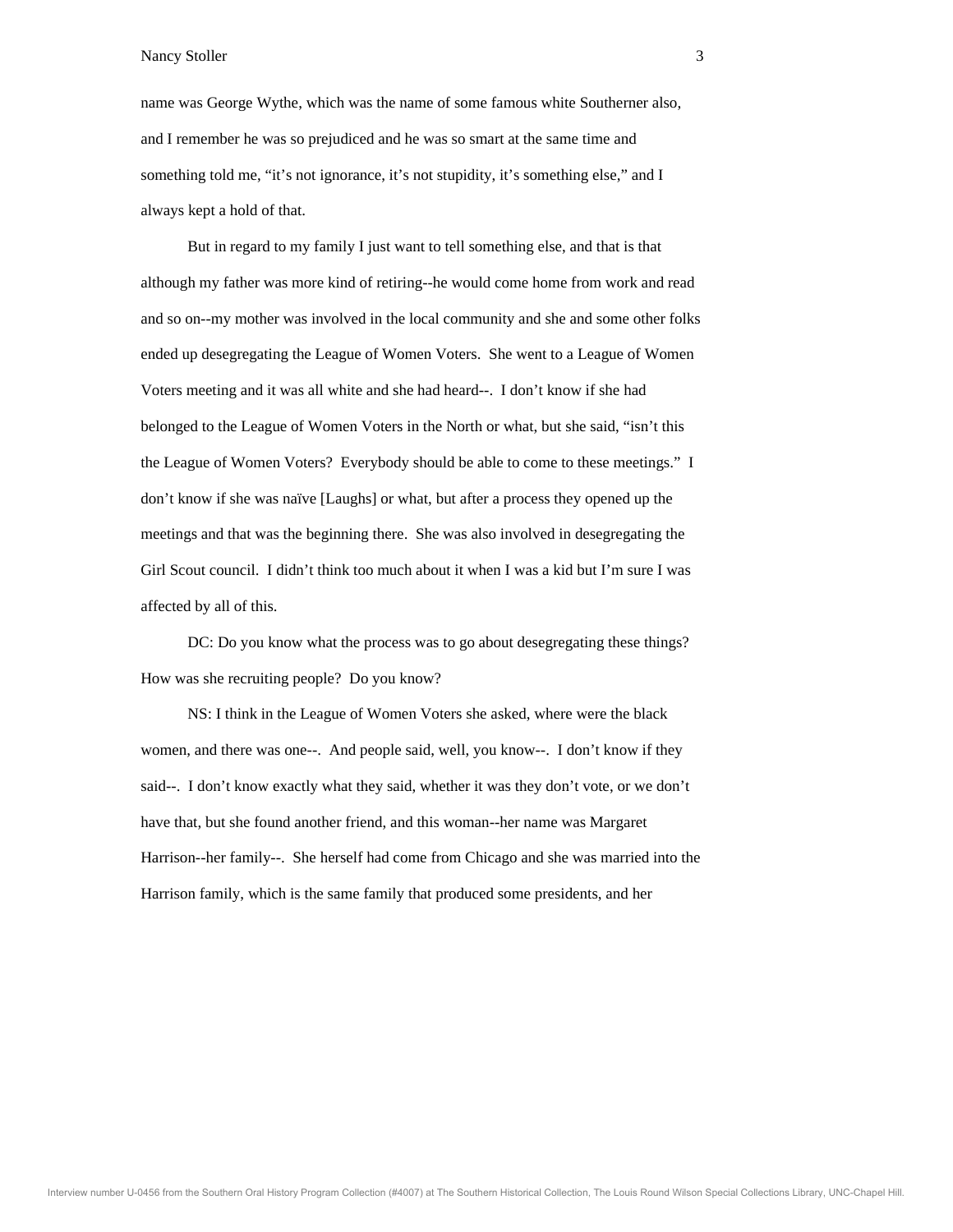husband was the minister of the main Episcopal church, which is kind of a leading church in Hampton. She was very strong, I guess I'd have to say, in the community because her husb and was an elite person, so together my mother, who brought this, I think, whyshou ldn't-it-be-that-way attitude and Margaret, who could stand up to critique, were able to so mehow open up the meetings so that African American women came to the mee tings.

With the Girl Scout council I know what happened was there had been--. There was a black Girl Scout organization that existed in Hampton and then there was a white Girl Scout or ganization, and I don't know if up on the state level or where there was som e communication, some national communication, and what my mother did was to mak e sure that in the local council for Hampton that all of the different troops, even thou gh the troops were still segregated, that all the troops would be represented in the council so all the troop leaders would come together and meet, and that was kind of a matter of arguing about how things just should be done. So I think that's how those thin gs were--.

DC: Started at that level, right.

This was in the '50s, you know, and anyway, I think I picked up some of that. When I was in school, like in junior high and high school, I was kind of known as an argumentative person [Laughs] and one of my teachers thought I should be a lawyer because I wo uld often take this point of view, and it wasn't very popular in my school with the teachers. Can I tell a story of something that happened when I was junior high-- NS: Yeah. And those are the two things that were actually pretty significant.

DC: Please.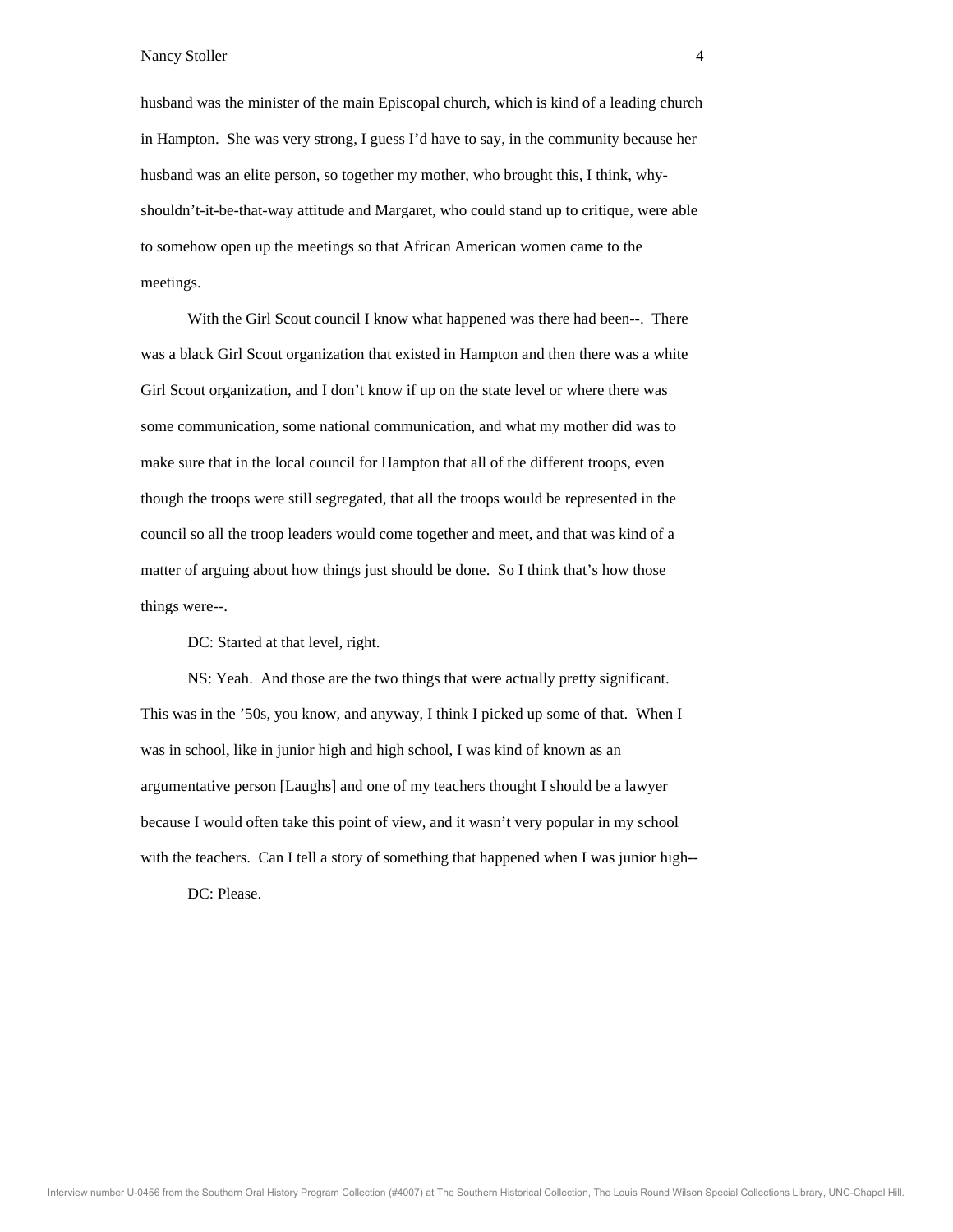NS: --which really affected me when I became part of the Movement? DC: Yeah.

NS: So I was in junior high when the *Brown v. Board of Education* decision came out in 1954 a nd we had a social studies class and in that class sometimes they talked abou t current events but it never was really anything big in current events. One day our teac her came in, I remember it was a guy, and he announced that the US Supreme Court had just issued this ruling saying that classes would have to be desegregated, that the whole school system would have to be desegregated, and he was really serious, and, oh, we n ever talked about anything that really happened except for this, you know. Then he said to us, "But don't you worry because this won't happen until both you and I are no long er part of the school system." In other words the Supreme Court made this ruling but it's not going to get put into effect. I remember I was in total shock because in class we always say what the Supreme Courts says you do, [Laughs] you know, but not in this case. They're not going to do it. As it turned out, in terms of my high school, the high scho ol wasn't desegregated until after I left, which was over five years later. And some of th e schools near us were shut down because the school districts in the counties refused to o pen them up, and that struggle actually did go on throughout that time.

Prince Edward County in Virginia, which was one of the counties that was involved in the *Brown* court case, and for me there was something really very moving about working in P rince Edward County, even though it was horrifying to know that when I was there, which was in 1962, people still had not been able to go to the schools at that point. But I'll never forget that day in class when we were told this would never get put into effect. Later one of the things I did when I was active in the Movement was to work in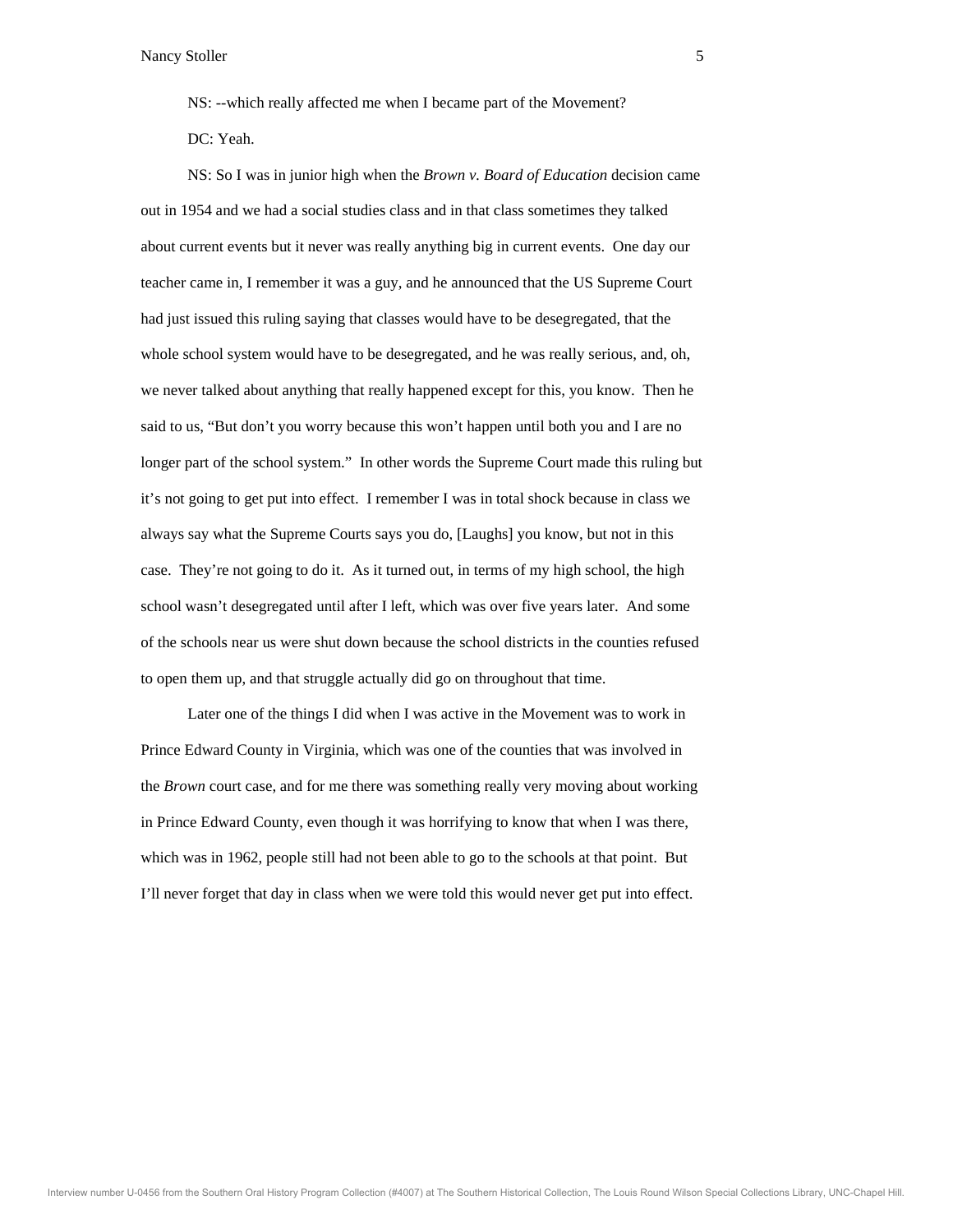DC: Right. So questions of race and prejudice were raised for you in these ways.

 NS: Yeah, and also my parents used to take us to Hampton Institute, which is now Hampton University, to go listen to culture, like the symphony and musicians who would com e to town. And I always thought that we were so lucky that my parents didn't care abou t going to a black institution, because the symphony didn't come to any white inst itutions, and we were often one of maybe two or three families that were white that would be in the audience at Hampton Institute. I think also for me that maybe helped me to get a sense that there was something about black culture that was something that educ ated people loved, and I admired my parents, [Laughs] and also that there was som ething special, that if I could cross over this barrier that I could be exposed to things that were not available to me in the white world. So that was another kind of exposure that I had.

 DC: Did you identify as a Southerner or a Virginian or as some sort of other category in between?

NS: Well, when I would make some of these comments, [Laughs] like, "Prejudice is bad," or something like that, one of the critiques of course that people would make to you is, "Well you're just a Yankee," and I would point out that I was born and raised in the South an d even if my parents were born somewhere else you couldn't call me a Yankee because I was a Southerner. An interesting thing for me was that when I would go to New York to see my cousins they would always tease me for my Southern accent, and when I was in the South I would be teased for not having enough of a Southern acce nt, [Laughs] so I used to try to modulate it.

DC: [Laughs] Right.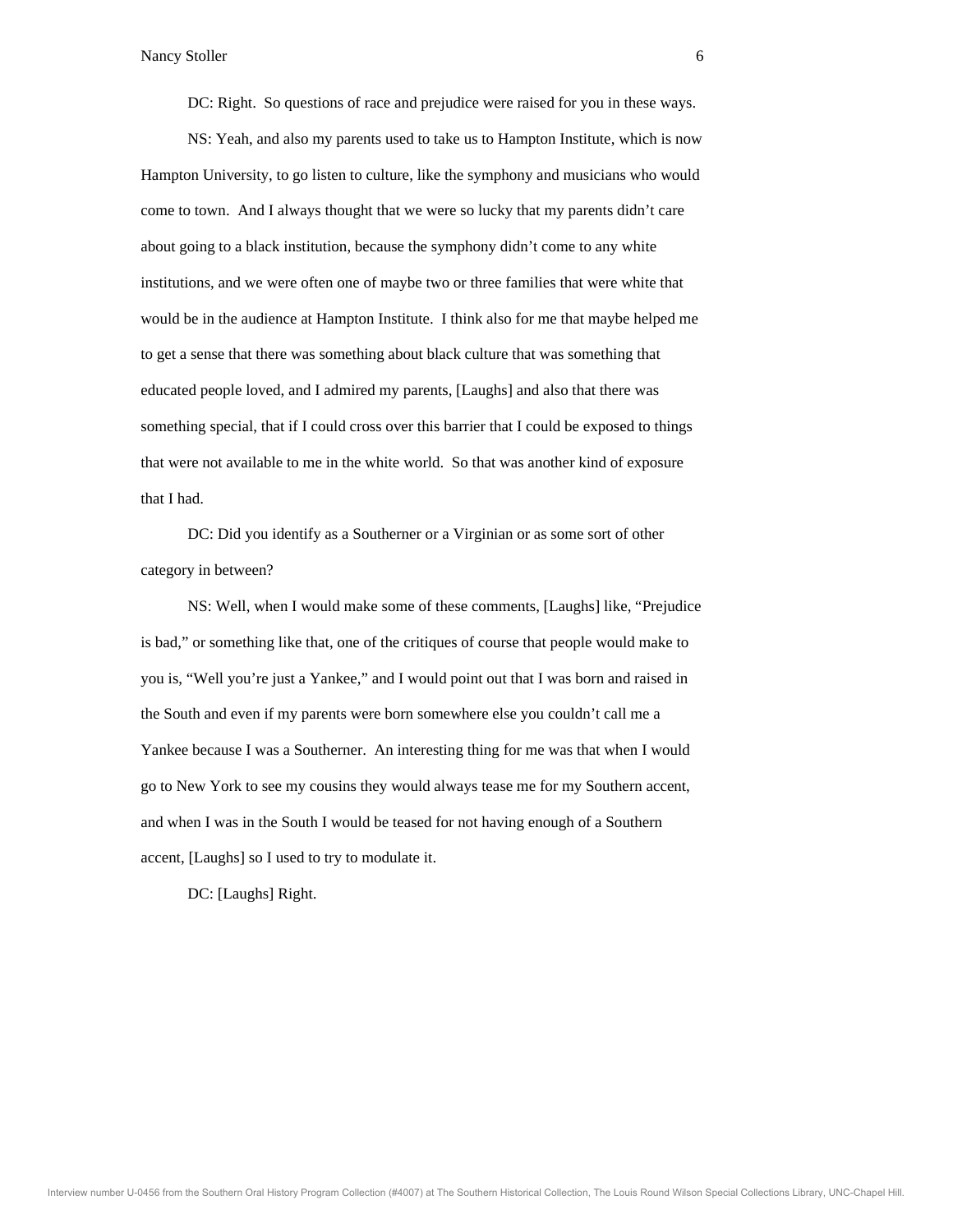NS: But I think when you have a difference of opinion sometimes people will use whatever they can to de-legitimate what you're saying, and I think that was part of it. I'm aware that if I'd had different parents of course I'd have been a really different pers on. Yeah, I would have turned out--. I don't know how I would have turned out. [Laughs] There's no way you can ever tell that. But I always felt that logic was som ething I could believe in and I was always taught to challenge--. Maybe that's also part of some of the Jewish tradition as well of argumentation being not only acceptable but rewarded, up to a certain point. [Laughs]

DC: In which case you're a wiseacre. [Laughs]

NS: [Laughs] Something like that. Or you've just gone too far, or power comes down on you. When my teacher said, "You're so argumentative you should be a lawyer," I didn't take that as a criticism. I took it as a compliment, and I think in a certain way he meant it as a compliment even though he wanted me to stop talking. And I didn't become a lawyer, but I thought it was a compliment to my intelligence, and it encouraged me to continue and debate and to have confidence in my own opinions and not be afraid. Tha t was another thing about being Jewish, I think, is that my parents, who were both athe ists, sent my brothers and me to a kind of Jewish Sunday school because kids on our stre et when we were little, like five and six years old, used to tease us. Literally they did taunt us by saying, "You killed Christ," you know. [Sing-song voice] "You killed Christ!" That was in response to why--we explained why we didn't go to Sunday school, beca use we were Jewish, and when we came back home my parents had this big disc ussion about whether we should get educated about being Jewish. It was interesting beca use my father didn't want us to get educated about being Jewish, [Laughs] because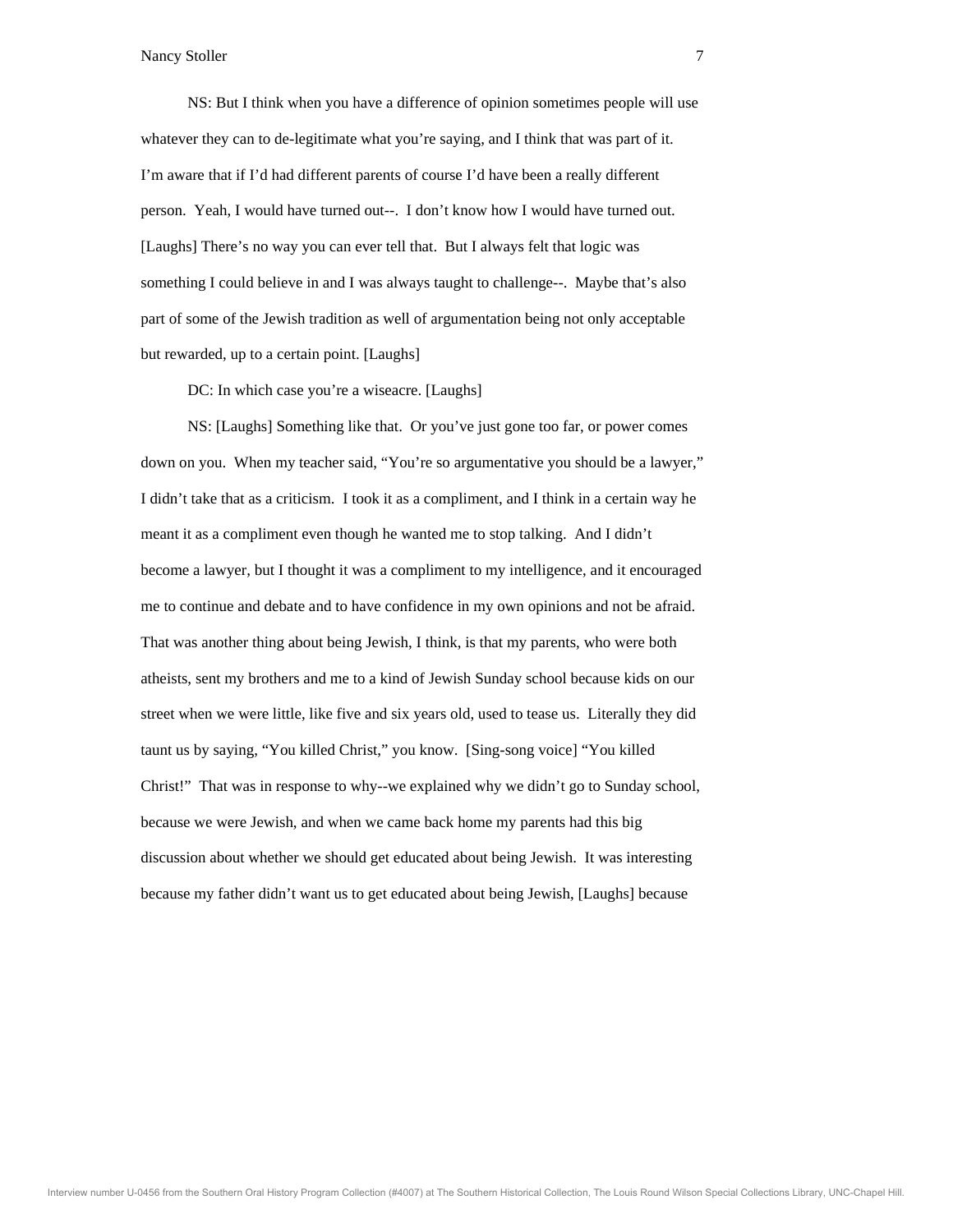he was so--. He wasn't religious even though he came from a Jewish background. My mother thought it was important to protect us so we would understand a little bit more and we could at least say what is it to be Jewish. We were quite distressed because--I mea n every Sunday we had to go to the synagogue. [Laughs] But I'm glad that I learned som ething about that background.

DC: Were there other--? Did you go to a synagogue or anything like that as well?

 NS: Well the Sunday school was part of the synagogue and in this whole area of Hampton there were only maybe thirty or forty Jewish families out of--. When we lived there, there were maybe seven thousand people in the town and then the surrounding area may be twenty thousand, so there was one synagogue that was an orthodox synagogue. The re were no reformed, no conservative, no other Jewish institutions, and so everybody if th ey did anything belonged to that synagogue. The rabbi included everybody. He didn't care who you were, you were part of the community. And that was also a really good thing for me to experience, I think. Nobody went to services in my family, my brot her didn't get bar mitzvahed, but we went to the Sunday school to know something abo ut the community and maybe meet some of the other people. I think that my parents, a lot of their friends were Jewish and I think that's because they had some cultural com monalities. [So I think maybe it affected a little.]

DC: Right.

 NS: None of my personal friends were Jewish because my brothers and I were the only Jewish kids in our high school except for one other kid, so [Laughs] all our friends wer e--.

DC: Now did you know any black kids growing up or have any black friends?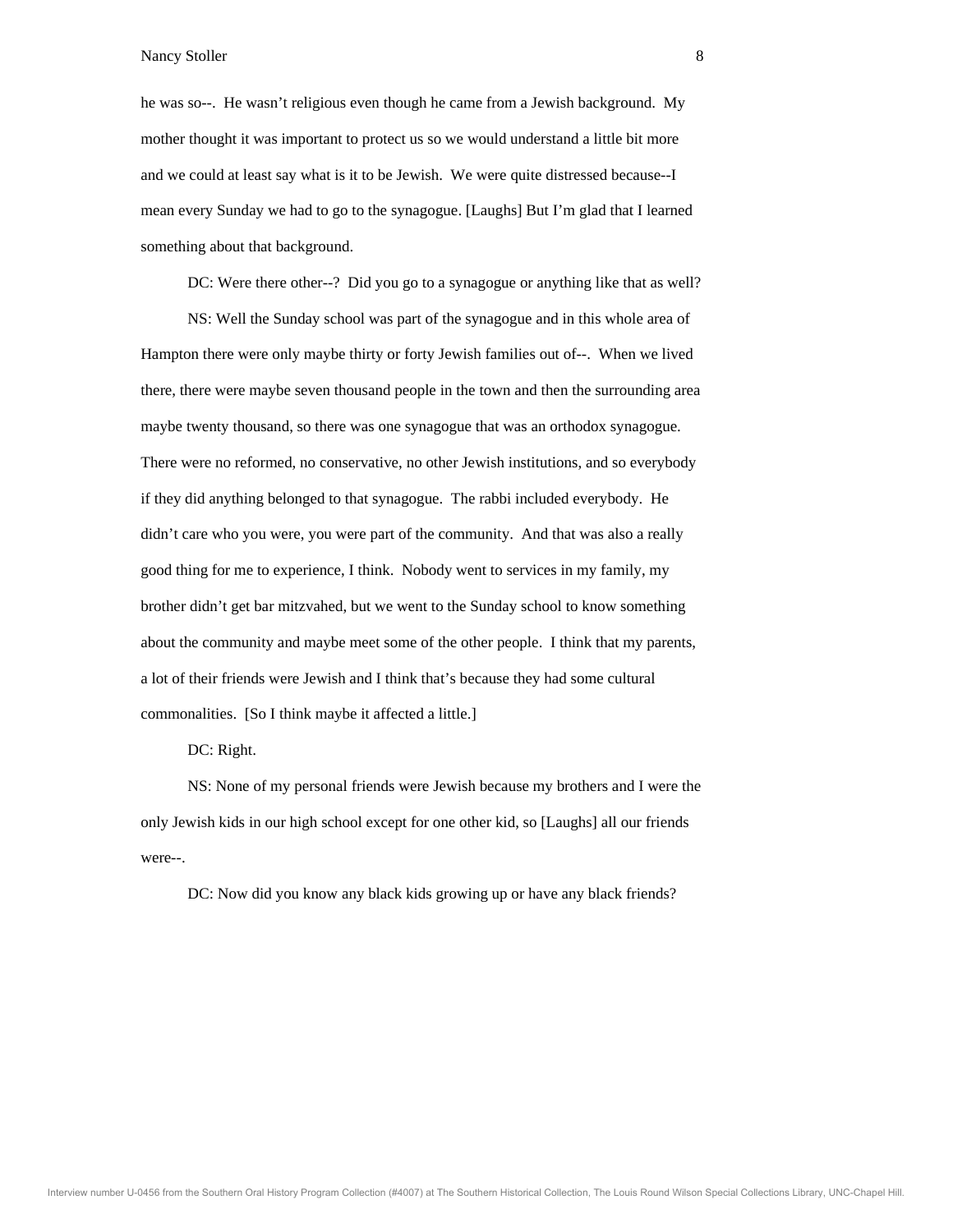NS: The only black friend that I had at all was somebody I met through the Girl Scouts, through participating in something called the National Girl Scout Roundup, and her troop--. We had a patrol that came from our town, and she was from one troop and I was from another and we got to know each other. But other than that I never knew any blac k people.

DC: And then you went away to school?

 NS: After I graduated from high school my parents were--. My father got transferred to Washington, D.C. for his job. He worked for the government. He was kind of a spa ce scientist. My mother was in charge of moving us, or finding a place whe re we'd live, and she insisted that our family would not stay in Virginia because she cons idered it such a racist place to live. It was fascinating to me that she would make that decision because I had grown up--. Even though I knew she was critical I never knew how much she disliked it, that she wanted to move out of the state, so we were either going to live in Washington, D.C. or we were going to live in Maryland. As it turn ed out we ended up moving to a little community called Bannockburn, which was in Beth esda, Maryland, Montgomery County, and it was right down the block from the Glen Ech o amusement park, which is where I got involved in that part of the Movement, which I ca n tell you about later. [Laughs]

 But meanwhile, that happened the summer after I went to college. So I went away to college. I didn't want to go to college in Virginia and I applied to a bunch of coll eges and one of the ones that I got into that I chose to go to was Wellesley College, which is right outside of Boston. So I went there, I was really nervous because I went to a public high school, and so on and so forth.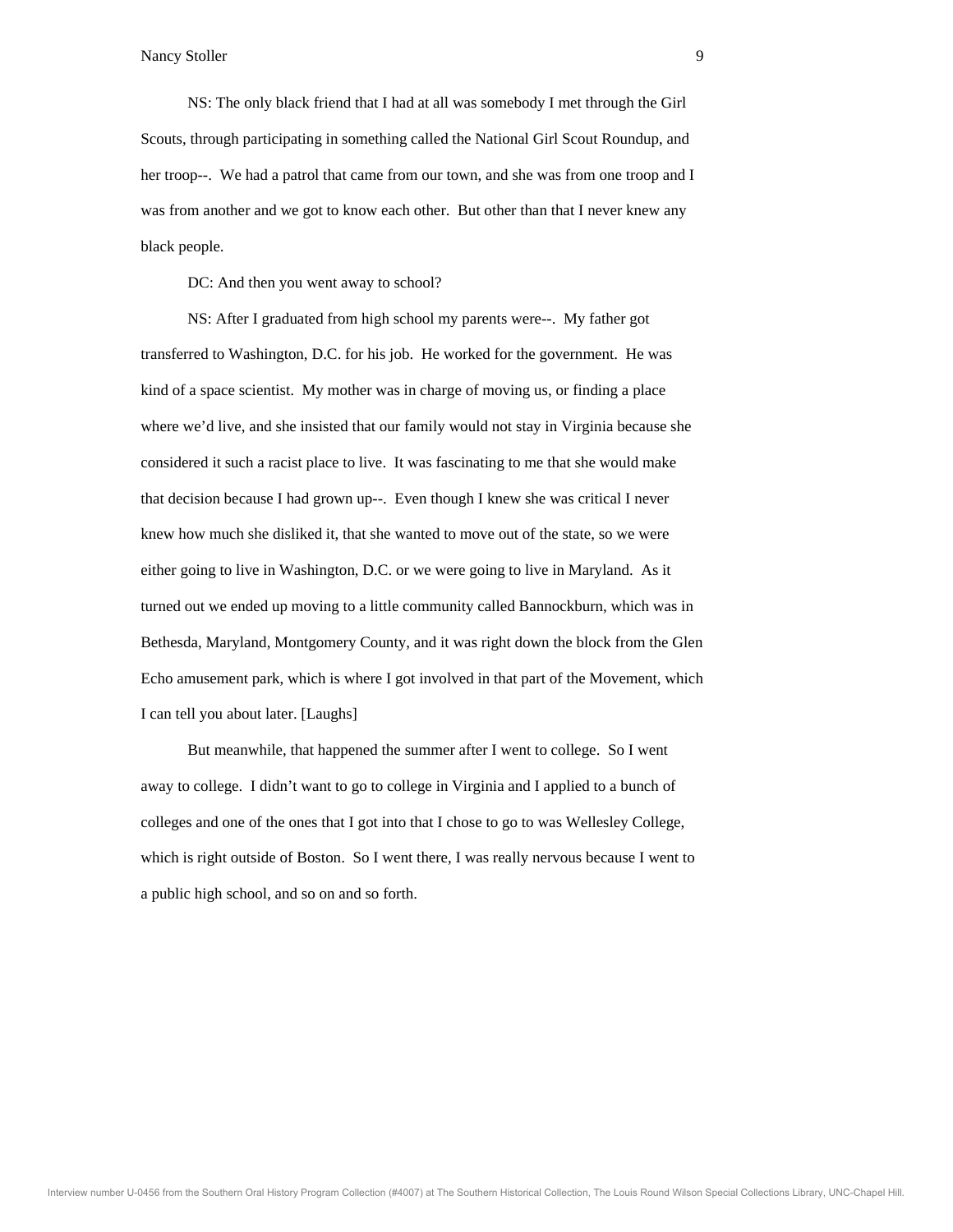DC: And you had your modulated Virginia accent.

NS: Of course.

DC: At Wellesley. [Laughs]

NS: Not only did I have a modulated Virginia accent, but when I got to Wellesley I got put into a speech class. I said, "What am I doing in a speech class?" and it was expl ained to me that it was because of my accent, so I refused to stay in the class. I was so irritated and I felt really alienated when I was there because I was a Southerner, because I was a public school graduate. I didn't know anything about people coming out, any of this stuff--"coming out" meaning debutantes--and I felt--. I was there because I thou ght I'd get a really good education and it was kind of hard for me to make friends whe n I first got there. I couldn't really relate to people that I knew, that were on my floo r.

DC: What year did you start?

 NS: I started in 1959. One thing that happened was I got involved in the campus newspaper--I wanted to do something--and the first of February when the Woolworth sitin happened in Greensboro I was working with the newspaper. And I recruited two other people from the paper and we went off the campus over to the Woolworth's right in tow n, in the town of Wellesley, and we had a sympathy picket. I couldn't resist [Laughs] because to me I think one of the reasons it was important to me was because I came from the South and most of the Southerners that I knew at Wellesley, they were not political at all. And I just felt it was my opportunity and responsibility at the same time. So I got thes e other folks and we went down there and we made signs and we walked back and forth , and of course immediately we got called into the dean of students. [Laughs]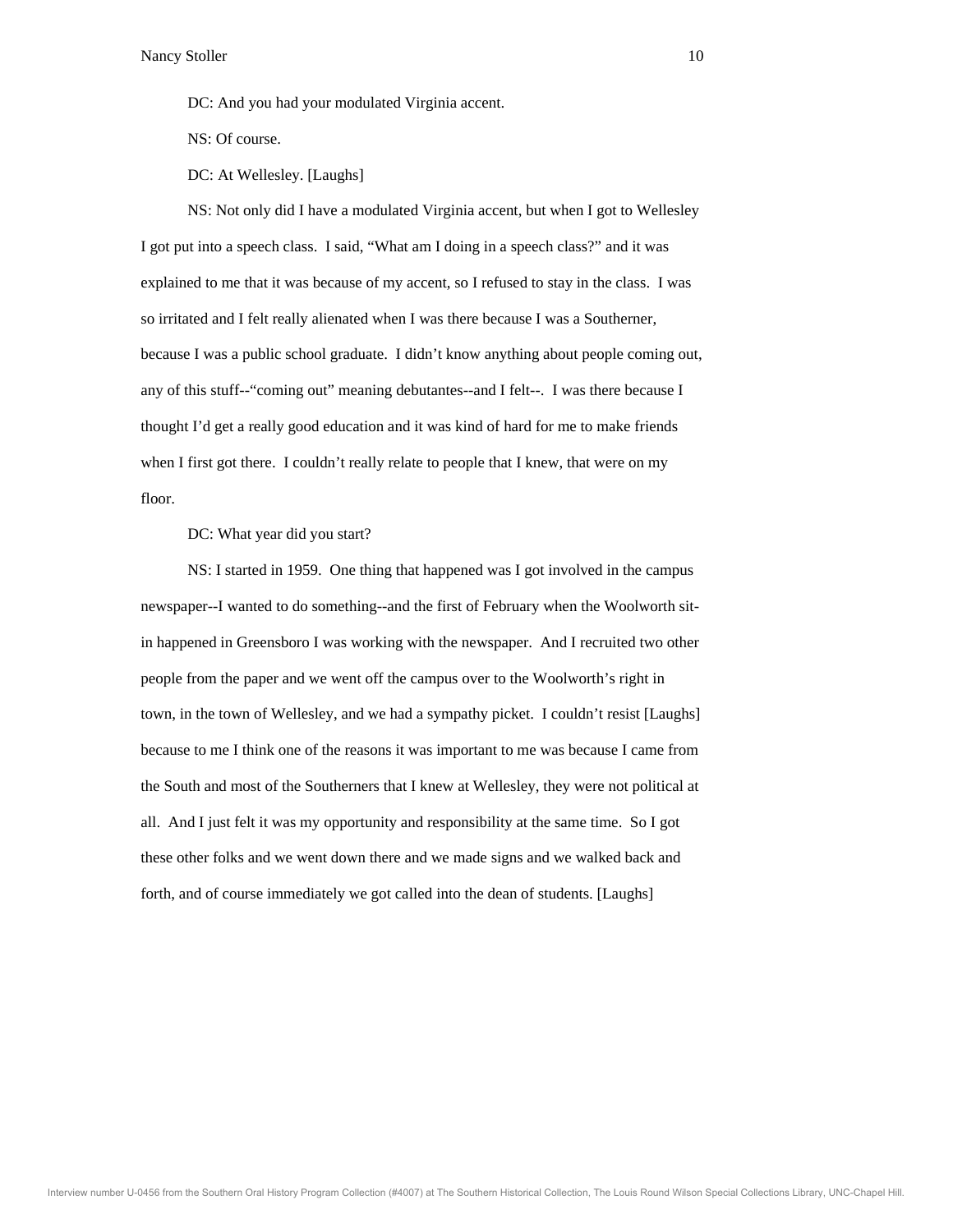DC: Was it just the three of you or did it grow?

 NS: There were three of us and then we had maybe a total of six people, and we did it for like three or four days, maybe for the week, something like that. It was fabu lous. [Laughs] We had a great time.

DC: Did you have a sense that there might be other sympathy pickets going on in other places?

 NS: Oh, of course. No, we knew. We knew. It was already being covered in the paper. We weren't--. It probably wasn't three days later that we went down there, but there was already this national coverage. When I think of the Movement I think--. You kno w people get up and they say it's so fabulous what people did in Greensboro, and of cour se it's important, but the reason, in my mind, that we ended up with a movement is not j ust because of what people did there but because it was covered and because people found out about it. You could say it was a certain moment of time but if there hadn't been the coverage that there was, that brought it to this community and that community and then people all around the country began to hear about it. When I heard about it I alre ady knew there were sympathy pickets and that it had spread not only to other Woo lworths in the South but in the North, where you could go inside and sit down, there were the sympathy pickets. So I said, well, we have one right down the street; of course we're going to do something. Anyway, it was fabulous. [Laughs] We had a great time.

DC: And then got called in to see the dean.

that time at this particular college, it's a women's college and if you went into town you 're supposed to wear a skirt, and if you were wearing pants and not a skirt you're NS: We got called in to see the dean and she--. You have to understand that at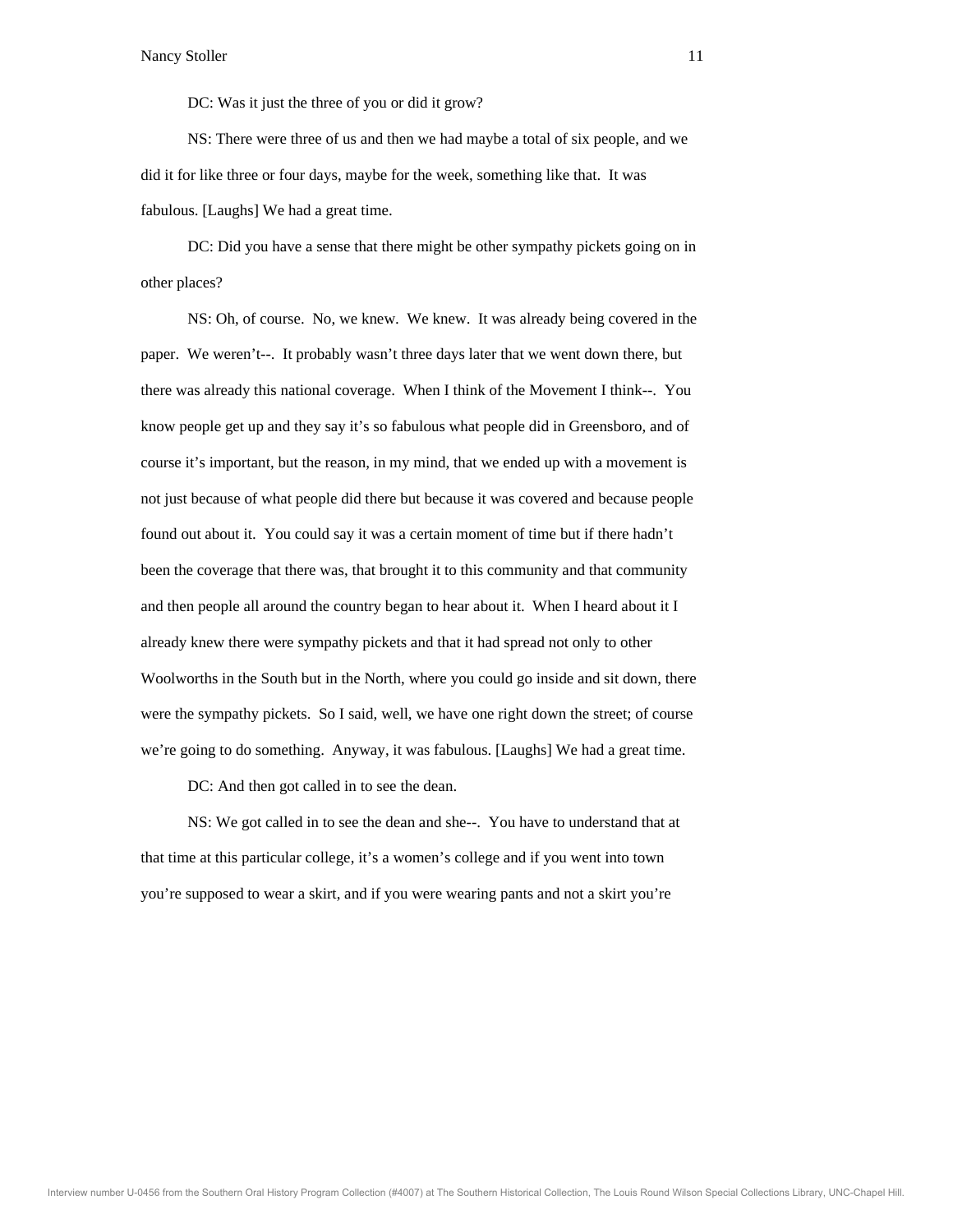supposed to wear a long coat that came down to your knees, and you weren't supposed to do anything to upset the local community. So we were called in and we were told, "first of a ll, you're disturbing the people who live in Wellesley and the college has good rela tions and you shouldn't be doing that. Secondly, if you think you want to do som ething about civil rights you should confine your actions to the campus." So what we did i s we continued our picketing for the rest of the week and we started a civil rights group on campus, and that group, which I was involved with all the time I was in college, one of the first things we did was to talk to the African-American students who were on cam pus, and there was a quota of African-American students at Wellesley at the time. The re were about seventeen hundred total students which means there were like maybe four or five hundred students entered in the first year class, but there were only three blac k students in that class. Now if you look at Wellesley College it's totally, totally different, but at that time there was a quota. There was also a Jewish quota, but I was unaware of it. [Laughs] I just thought from my experience there are few Jews anywhere, [Lau ghs] because I grew up in a place where there was hardly any, so I didn't even notice that .

abou t what are the concerns that you have, and one of the concerns that people had was that when family members would come to visit sometimes these kind of like little boarding houses or bed and breakfasts or people in these houses near the college who would rent o ut rooms for visitors wouldn't rent to black family members or boyfriends or who ever would come to see people. So we decided to get the people who wanted to post thei r rooms for rent with the college to have them sign a nondiscrimination pledge. We So one of the things that we did was we talked to black students on the campus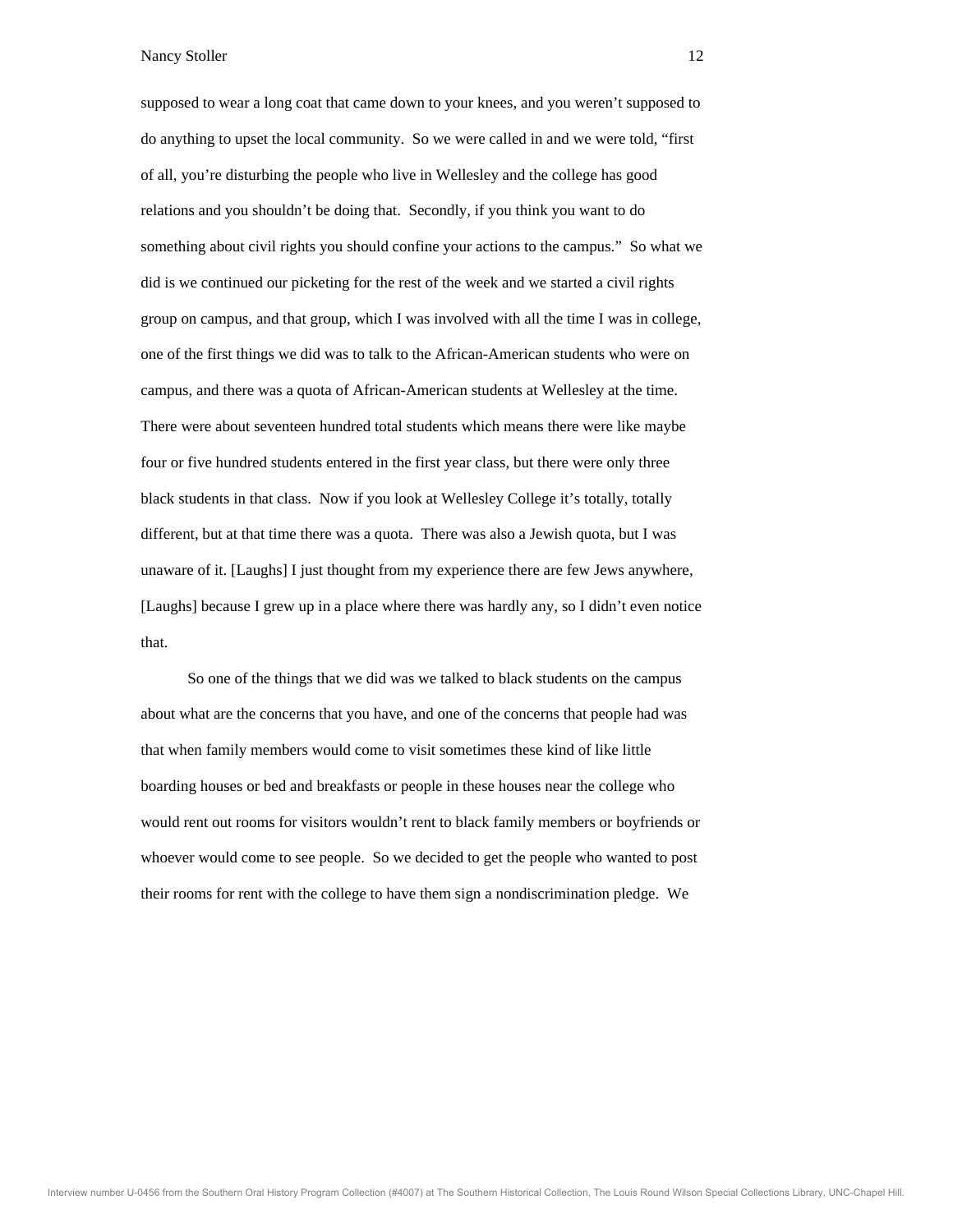informed the dean of students that we were going to do this, and the dean of students [Laughs] said to us--or it wasn't her; it was someone else--that this was not a good thing to d o because it assumed that people wanted to discriminate and that we needed to make them sign something to promise they wouldn't do it. My arguing skills came in good then . [Laughs] I pointed out, I was like, if they don't discriminate that should be a selling poin t. We're not forcing them to not discriminate, or anything like that, we're advertising how good they are. So we did go around and finally get the college to accept that everyone who wanted to advertise their rooms would have to sign a non discrimination agreement, so that was one of the things we did.

in th e South in various ways with support and with activities that were going on in Boston in the black community, which was mostly about economics and access to jobs and stuff, but in some ways I'd say that's how it got started. At various times I was the head of the group. It was usually pretty small; it might be ten people. There weren't very man y black students so usually there was like two [Laughs] and maybe five or six white stud ents in the group, and we just organized different things. We also got involved with other activities. We got involved with the movement

DC: Were there other Southerners in that group?

NS: That were in the group?

DC: Yeah.

 NS: I don't think so. I don't remember. It was a long time ago, you know, we're talking fifty years ago. [Laughs] You could maybe go back and find out more [28:26]. One thing nice about that group is I got to meet a lot of--. Not only did I meet some interesting people at the college, but it was part of developing my identity or who I was.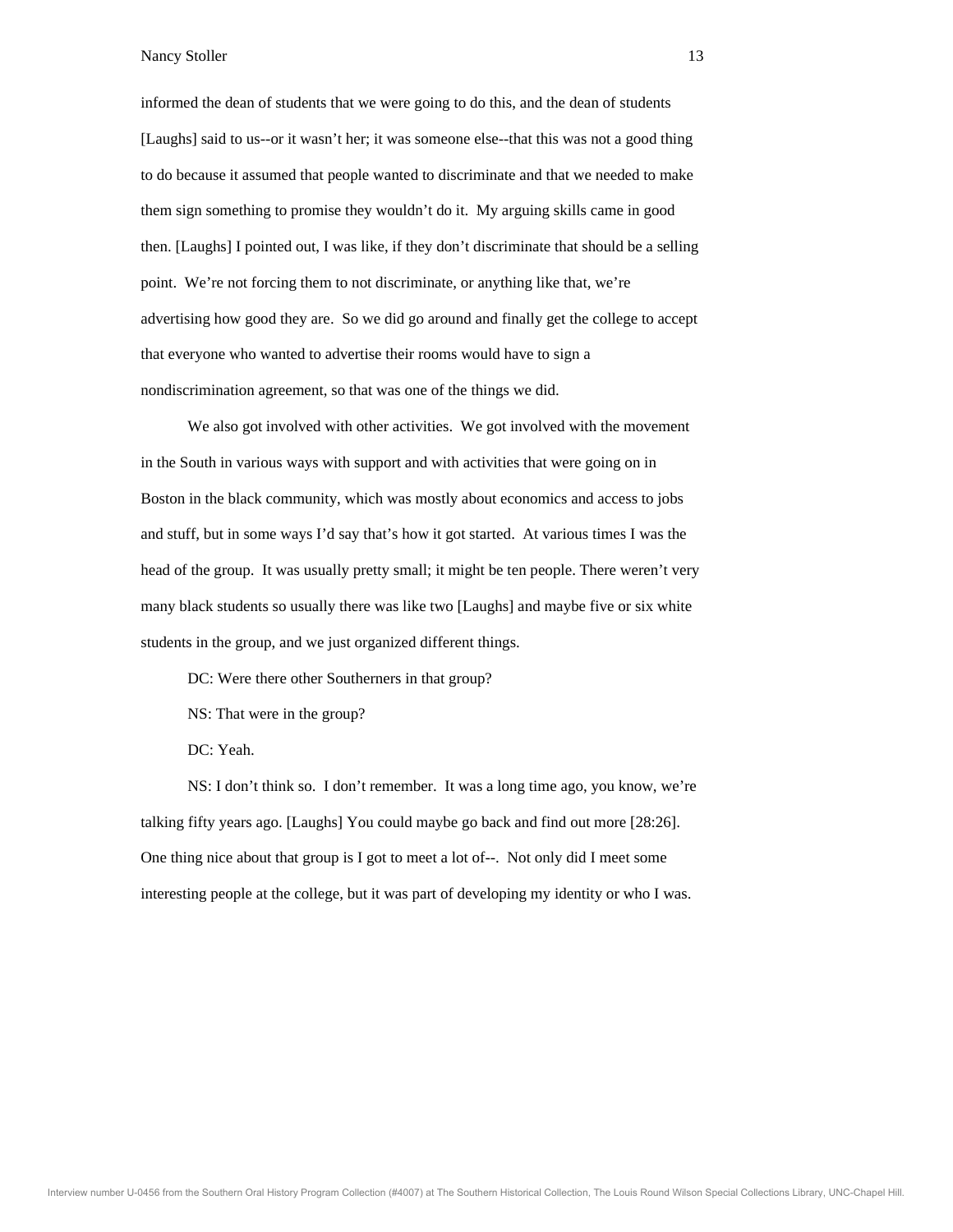I got to meet people in Boston and I got involved in a number of Movement things through that. That's how I ended up going to Prince Edward County to work in Freedom Centers there through a joint project of the Northern Student Movement and Prince Edw ard County Christian Association. I think the American Friends Service Committee was also involved in that in '62.

DC: And you got involved with them originally in Boston?

 NS: For that particular project I got involved through Boston. It was a summer project and they were recruiting from the Boston area. A number of the people who were in that project were Harvard University students that were either in graduate school, a coup le of students from the law school; I think I was the only person who came from Wel lesley. I think the Northern Student Movement chapter was associated with Harvard. I'm not quite sure. But I knew the people because I was involved in different activities. They wanted to recruit students from Wellesley so people heard that I was there, they contacted me. I brought people from Wellesley into some of these projects that happened in th e city, in Cambridge and in Boston.

econ omic boycott group. That was fabulous. [Laughs] That was a group of young radicals, predominantly black, who worked with the Black Ministerial Alliance, and what we would do, through BAG, is that we would identify a particular potential for consumer action, consumer boycott, let's say milk, because one involved a place called Hood Milk. We knew that this company did not hire African Americans at the same rate as whites and if they were hired they were hired in worse positions. My job was usually to do rese arch, so for example at Hood Milk, I called up, I made an appointment--. This is an I also got involved in a group called the Boston Action Group, which was an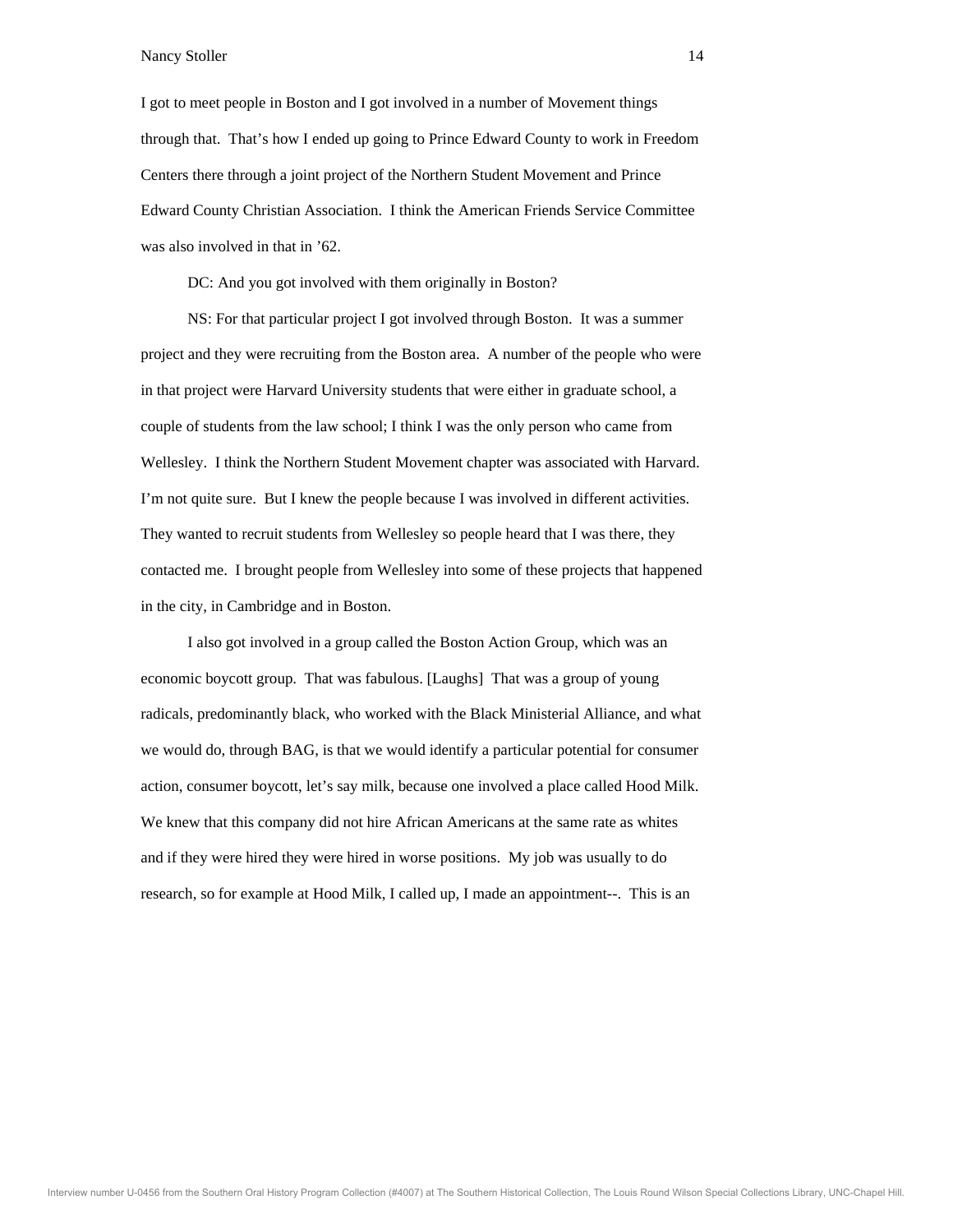example of when we talk in SNCC about how you just went out and did it. You didn't know what you were doing but somebody said, okay, you're going to do this. You're whit e; you can do this, in my case [like that]. So I called up and I said I was a college stud ent at Wellesley, which was true, and I was doing a study of automation and I'd like to c ome to their processing plant and see how it went. So I got there and they took me thro ugh on the tour and I'm like writing notes and I'm writing, "Three white people, one black person," [Laughs] you know, "Two blacks, six whites," and so forth. They give me my little Hood Milk cap and so on and so forth.

work there--and I would ask questions: "How many people work here? What do you think is goin g to be the impact of this kind of automation?" and so on, so I had really goo d information. So I report, so together people in BAG would meet with the Ministerial Alliance about how many positions we should ask for, which should be appropriate to the proportions of people in the area and acknowledging the fact that a lot of th e people who bought Hood Milk were African American. So then the Ministerial Alli ance would meet with the company, so they met with Hood Milk and they said, this is wha t we need and want. And of course Hood Milk had no idea how they knew all this stuf f. But nevertheless they made these demands and they said "we'd like to straighten it out and--." Well they said, "no, no, we can't do that," so they said "we're going to have a consumer boycott." So the ministers in the Ministerial Alliance announced the boycott in chu rch and recruited members of the church to participate. People in BAG, including me and other people, we went door to door and leafleted. So we would leaflet first one neig hborhood, then another neighborhood, and the reason the boycott was so successful-- So then I came back to the meeting and I said this is exactly how many people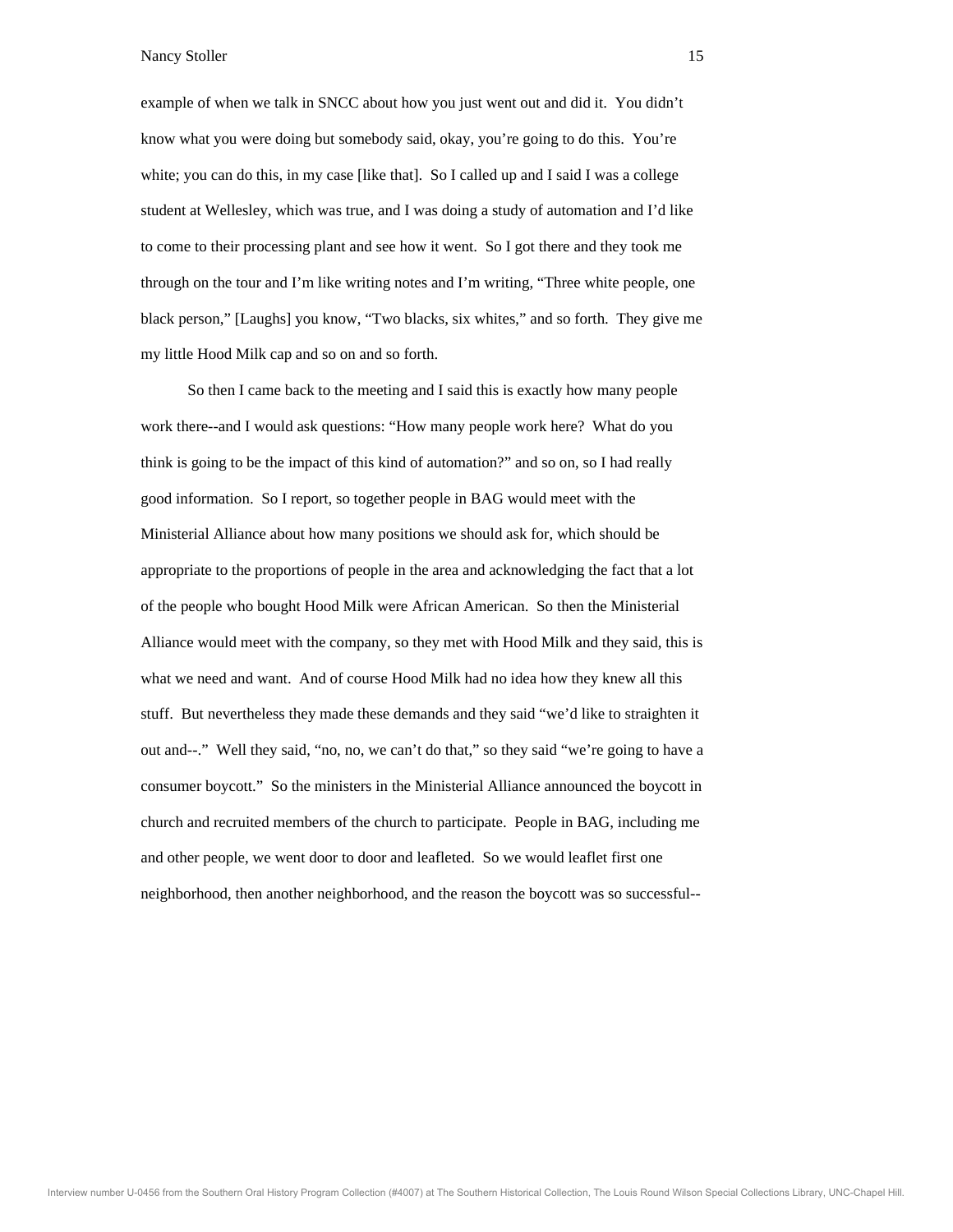we also did one in the bread industry in Boston--it was so successful because people could switch to a different company. They didn't have to drink Hood Milk; they could drin k some other. They didn't have to eat Wonder Bread; they could eat another kind of brea d.

One of the things that was great is that at Harvard Business School they used to do these case studies and they decided to do a case study about these boycotts and somebody wrote it up in some big journal. They demonstrated that--it was some research that they did--that people didn't go back to the previous--. They wouldn't go back to Hoo d Milk, they wouldn't go back to Wonder Bread, once they got used to drinking som ething else or eating something else, and so people were able to use the results of our orga nizing to make it clear to other companies that Harvard Business School proved that this is effective and you'd better not have them boycott you because you're going to permanently lose business. Anyway, that was another--.

DC: It's fascinating.

noth ing about the South at all. [Laughs] NS: Those were some of the projects I was involved in in the Boston area. This is

DC: No, it's great. Well, we're leading up, I guess, to Prince Edward County. NS: O kay. Well no, first we're leading up to Glen Echo Park. [Laughs] DC: Okay. You're right, yes.

 NS: So after my first year at Wellesley I went home. I spent about six weeks in New York and then I came home. My parents were living in this area right next to Glen Echo and the re had been a sit-in at Glen Echo, and I think it was on July 4. It's a big amusement park just outside of D.C., the only amusement park, as far as I know, that was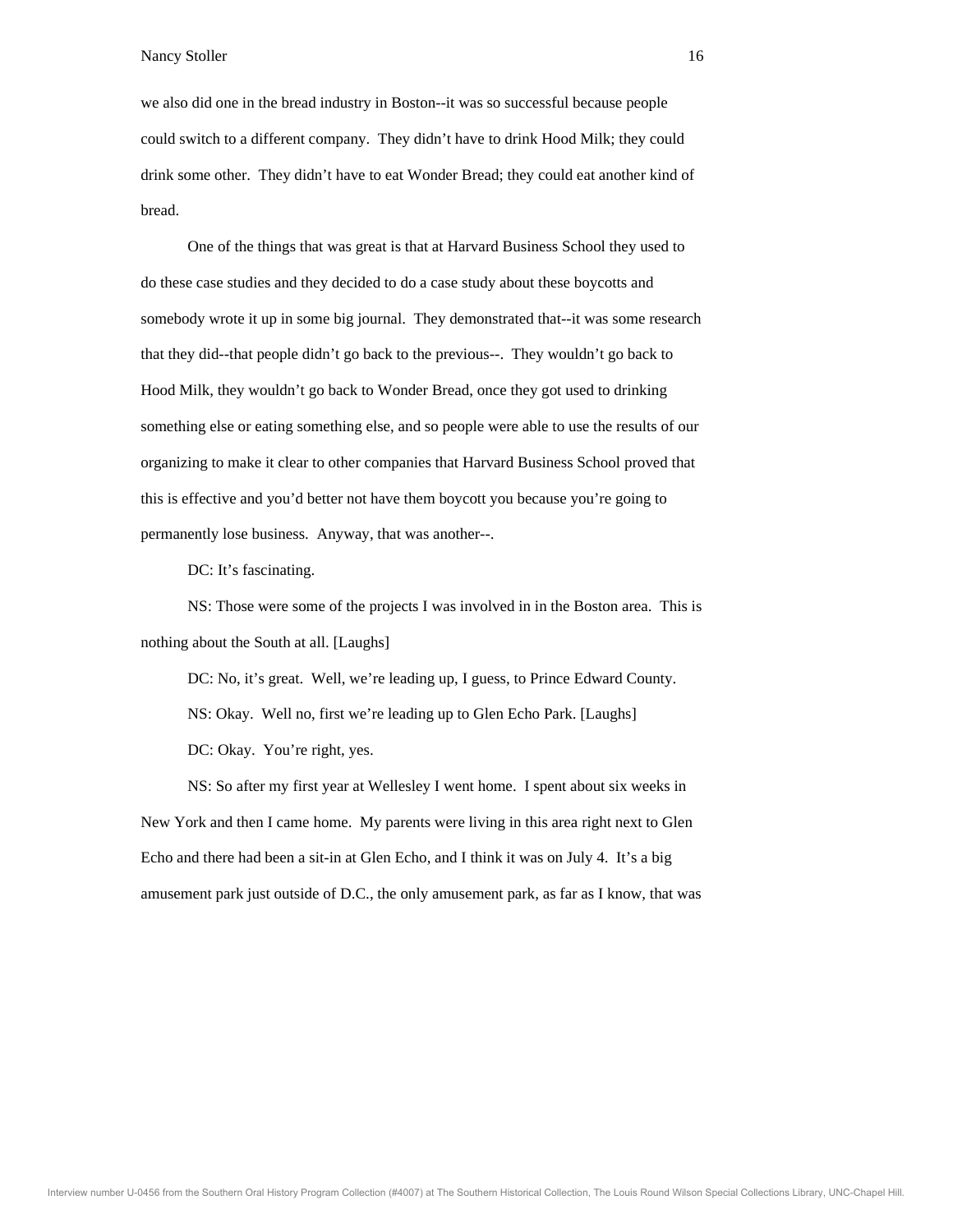close to D.C., and completely segregated. A group of people connected to Howard University, the Nonviolent Action Group which was one of the groups that had already gott en active starting in February, had come out, had a sit-in. Of course people did not get in, so they started a picket line so every day during the summer there was this picket line . I got back from New York and the next day I went down to the picket line. [Laughs] It was only about a ten-minute walk from my house. Some people talk about, you're just lucky; you either get dragged in or you happen to be on something, so I was just extremely lucky. When I got there--.

DC: But it also shows your interest.

NS: Oh, well of course I was interested. [Laughs]

DC: I mean you were on your summer vacation and this is--yeah.

NS: Yeah. So I introduce myself, I ask if I can join the line, and people say, of course, and they gave me some sign or something like that, and that is where I spent the rest of my summer every--. I had to do work in the morning, and every afternoon during the week the picket line would start at about 4:00 in the afternoon and go until the park clos ed, which I think was about 9:00 or 10:00, right when it got really dark. So all these peo ple in NAG were there and the people in the organization were Stokely Carmichael, at diff erent times Courtland Cox, Ivanhoe Donaldson, Hank Thomas, who was one of the people who were part of the founding of SNCC--he was the representative that came to the SNCC meeting in Raleigh--a bunch of other people, white and black. So what we wou ld do is we would meet typically on the line and people would begin to kind of accu mulate later after they got off work or school or whatever they were doing, so by 7:00 or 8:00 most of us would be there and there'd be anywhere from ten to thirty people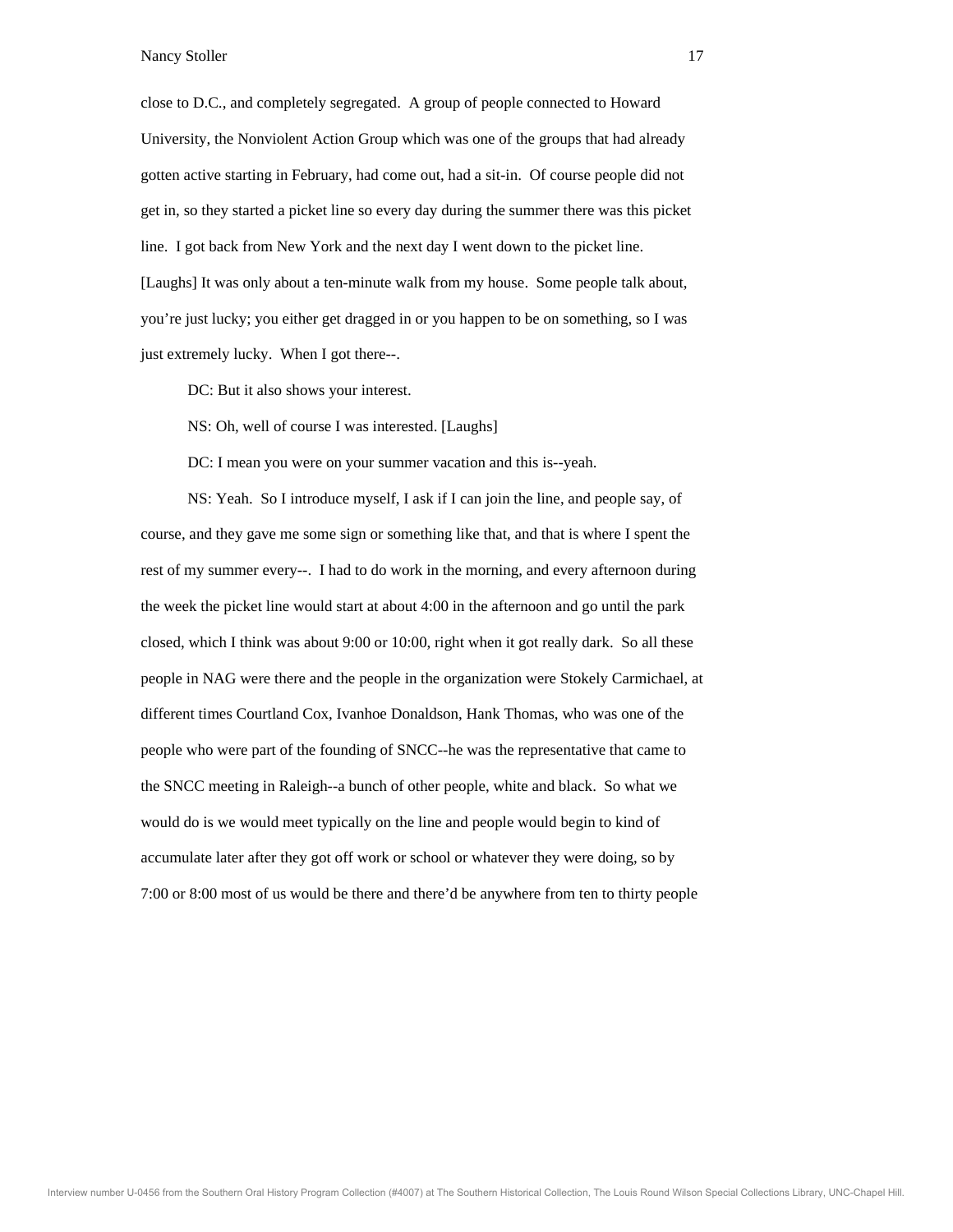who'd be walking the line. Then--I don't remember the--. I don't think we had an office right at that time yet, but we had some places where we'd go.

DC: What year was this?

NS: T his was in 1960.

DC: So after your first year in college.

NS: Yeah. Then, as somebody reminded me the other day, this guy Paul Dietrich, who was a white guy just a little bit older than the rest of us, he worked at some bar or restaurant and sometimes we'd meet there. Anyway, so after the park would close we wou ld go out and get something to eat or go to somebody's house or something like that so w e used to have nighttime sit-ins. One of the ones that I really remember well was whe n we went to a bowling alley in Prince George's County in Maryland, because it was cons idered to be a much more redneck place, and we got there about 10:00. There were two carloads of us, I remember that, and white members of the group went in and got the tickets and the shoes and stuff like that and the black members came in and we were all ther e. We started to bowl, nobody seemed to notice. It was a pretty new bowling alley so w e kind of thought maybe it would be open. Then somebody behind the desk realized that we weren't supposed to be there, so they told people to leave, they called the police. Fina lly the police came and they arrested all the guys. They threw us out of the bowling alley. I remember my job was to collect the shoes and take them back, so we did everything very, very slowly in order to make it last as long as possible. I remember I was carrying the shoes back to the counter and it must have been one of these sheriff's dep uties got really angry and hit my hands with the shoes, and all these shoes just flew ever ywhere, which I found extremely exciting. [Laughs] It was kind of scary but it was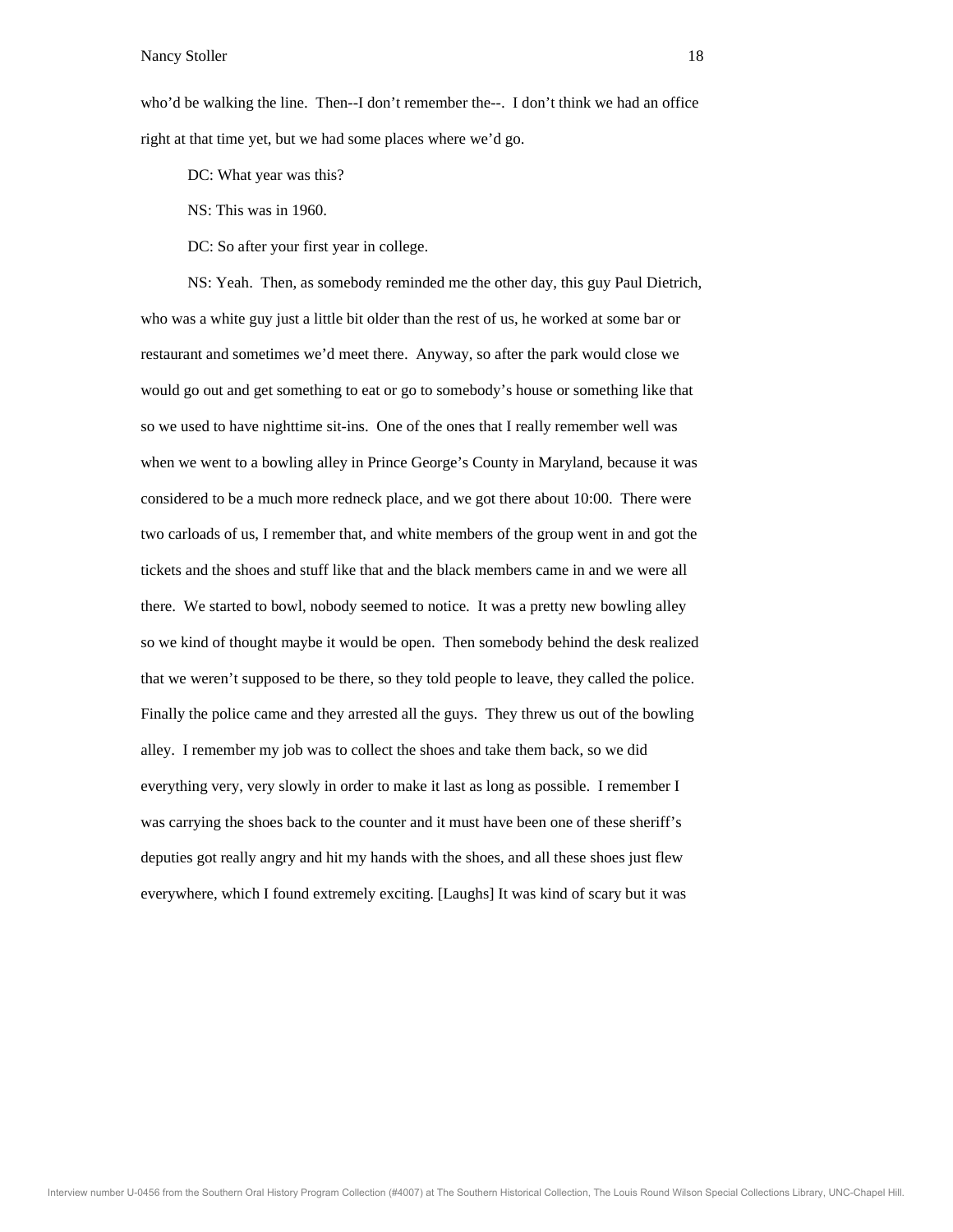fun also. Then they took the guys in a police car and I remember this guy, Paul, gave me the keys to his car and asked me to follow to the jail. It was a stick shift and I did know how to drive it but I was so terrified. It was so hard for me to put my foot on the clutch and I was just shaking and shaking. Then I did get pulled over by one of the sheriff's dep uties and I was just terrified.

DC: Were you alone in the car?

 NS: I think I was by myself. There might have been another woman in the car with me, because most of the people--. [Laughs] All the guys got arrested and I don't remember, b ecause I was so nervous and focused on this cop. So I had to get the regi stration and I didn't even know where it was because it wasn't my car. So anyway I got a ticket for having a light that wasn't strong enough over my license plate. It was a clas sic thing. Then we went to the jail. I called the lawyer. The next day I was involved in bailing out people and taking them home, and the local paper, because I did the official bailing out, they published my name and address. I don't know if they published my pho ne number, but the next night somebody called up in the middle of the night and kind of th reatened my parents and so on and so forth.

mov ement it was always, "okay, let's go to this particular place," or "let's go to that place," and I always thought it's in the daytime or something, but there were I think many, many occasions where people acted in almost a spontaneous way. We didn't know we were going to go bowling but we figured as long as we were going to go bow ling we would either--. Our goal was to open yet another place for people to go bow ling and there was a way in which we really hoped that we would be desegregating One reason I tell this story is because I think some people think that in the sit-in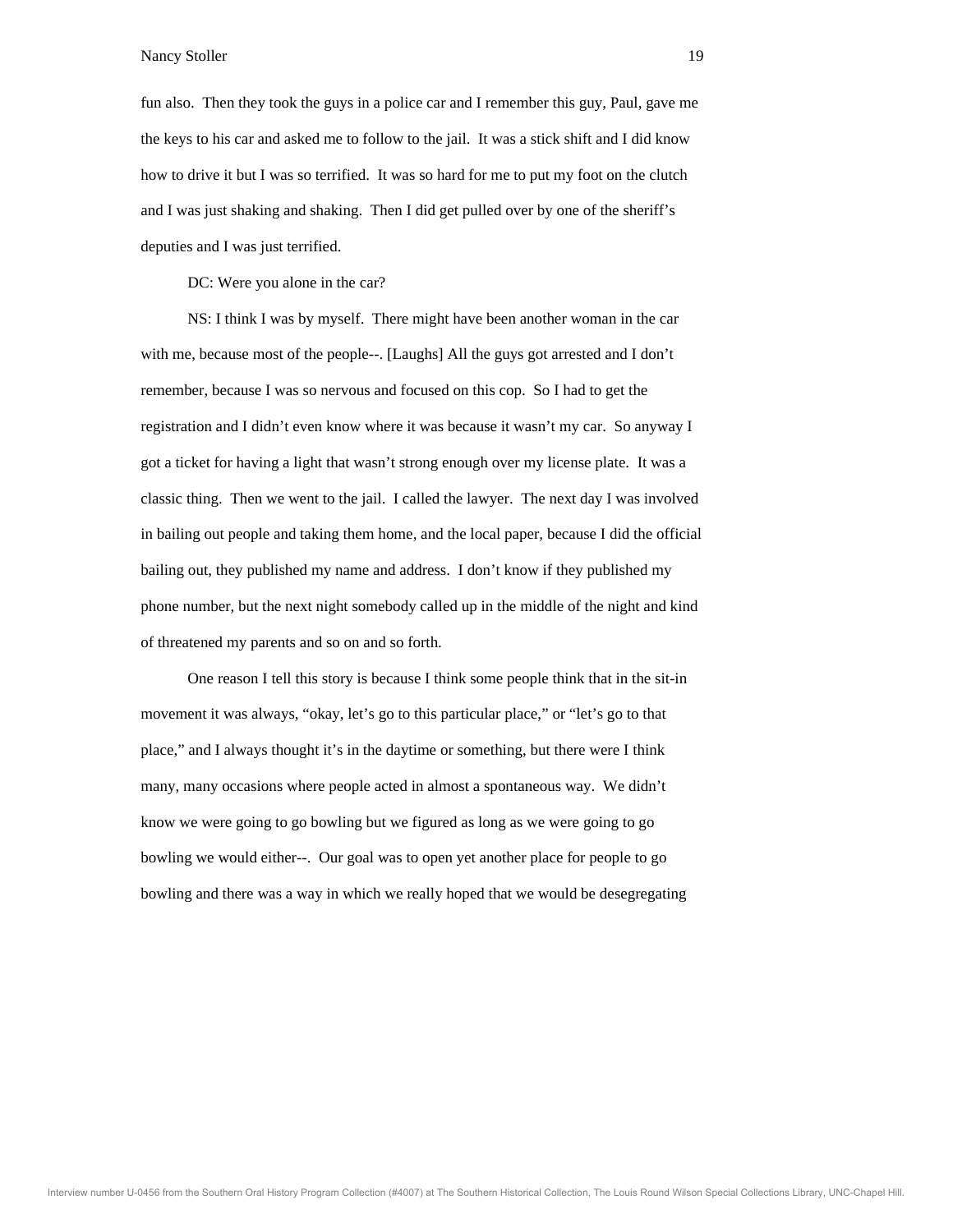the bowling alley, not having a sit-in and so on. The bowling alley did end up being desegregated but it was--. To me it also shows something about the kind of recklessness that people in SNCC could engage in, [Laughs] and that was part of the beauty of SNCC as w ell.

I also participated in some of the Route 40 sit-ins. Through NAG we did this kind of hit-and-run approach that some people talk about in Baltimore because the police are supposed to read you your rights before they arrested you, and we would go in, sit down, wait. The owner would call the police, the police would have to come and read you your righ ts, and then we would get up and leave. Then we'd go to another place and hope the poli ce don't, you know. We'd try to sneak around to this other place so then there'd be ano ther hour or two of disrupting this other place. So, I participated in those. I was in Cam bridge very briefly. We just did a lot of different things. I was involved in some of the food and clothing drives where we sent supplies down to Mississippi and other places where people had been kicked off the plantations where they were sharecroppers because they had tried to register to vote or did something.

scho ol I would be doing something that had to do with the Movement. I'd either be doing something with the Nonviolent Action Group or go to Prince Edward County like I did for a summer. Then after I graduated I did go to graduate school. I took off from graduate school for about ten months and I worked for SNCC as field staff in Arkansas. Tha t was in 1964/65. But it was my whole kind of social, political life. I was either invo lved in the Movement in Boston or I was involved in the Movement in D.C. or furt her south or in the rural South, so that's how I spent my years from 1960 to I think So I kind of did that all through my college years. Whenever I was not actually in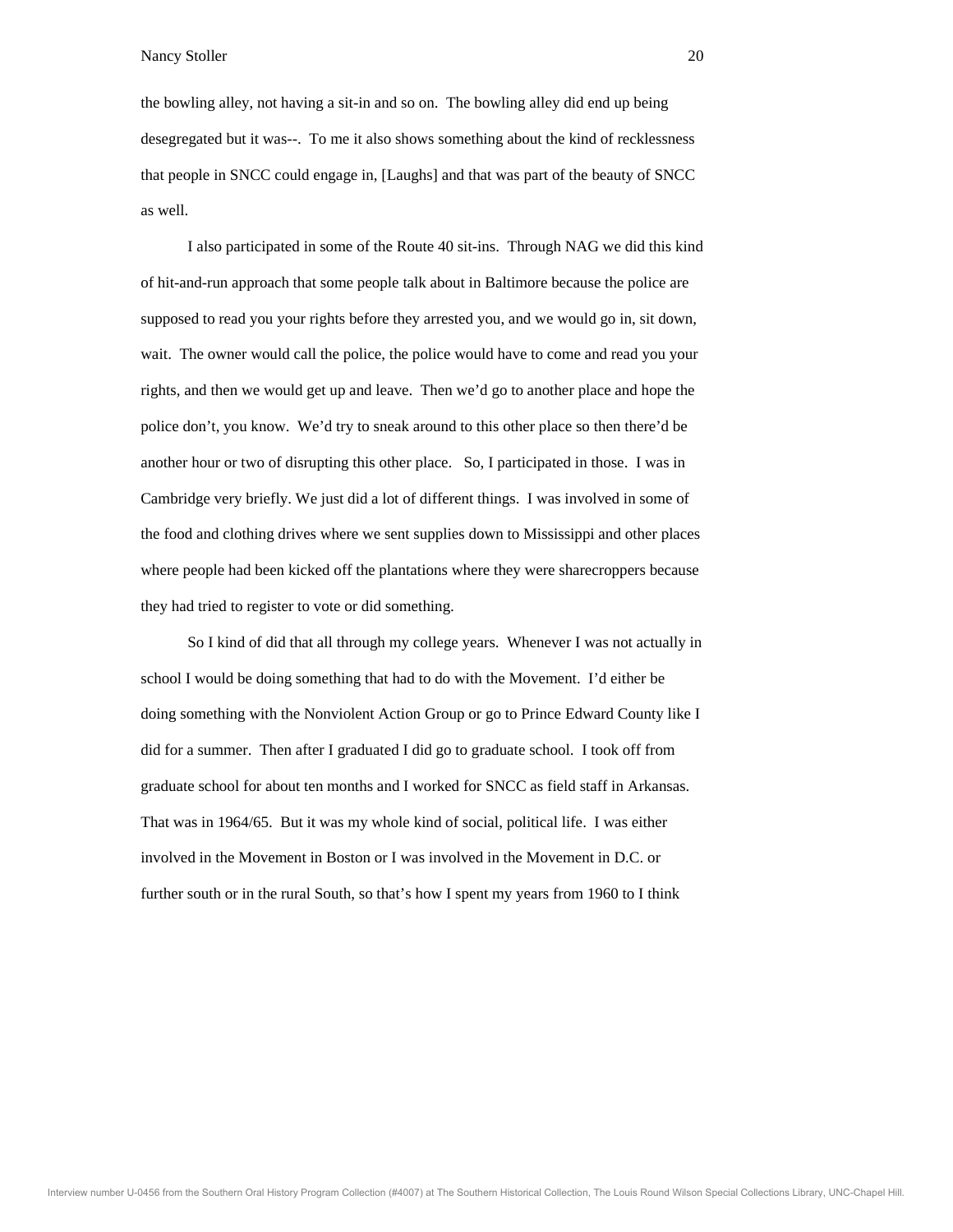'66. Then I started doing other different kinds of things that related to the Movement but they weren't part of SNCC.

DC: Well let me ask you, I mean I want to hear a little bit more about that ten months that you spent, but I also want to ask you about these other things and how you mig ht see different kinds of Movement work relating to each other. But can you tell me just a little bit about that?

NS: About which?

DC: That ten month period.

NS: In 1963 when I graduated there was some version of the Freedom Rides going on--they always seemed to be one after another--[Laughs] and I really wanted to go. My fath er had just died and I told my mother I was planning to go, and a friend of hers grabbed me and said "you cannot leave and do this right now." So I vowed that the next year I would go, I would be down South, because I really wanted to be there and that was a very powerful, intense time. So for various reasons I couldn't go until the follo wing December a year later. I didn't go to Mississippi Freedom Summer. I was doin g other things, and I remembered talking to Stokely, who was a friend of mine thro ughout that whole period, and telling him I was interested in doing something for SNC C and what did he think would be a good thing to do. I knew they had too many people in Mississippi so I said "I'll go wherever you think there's something useful to do," so he said, "well, we need somebody who's organized [Laughs] and can take resp onsibility in Arkansas to coordinate the activities of our Freedom Schools, Freedom Cen ters, in Arkansas, so would you be willing to go there and do that?" So I said, "sure," and I went to Arkansas starting in December of '64, although first I went to the Waveland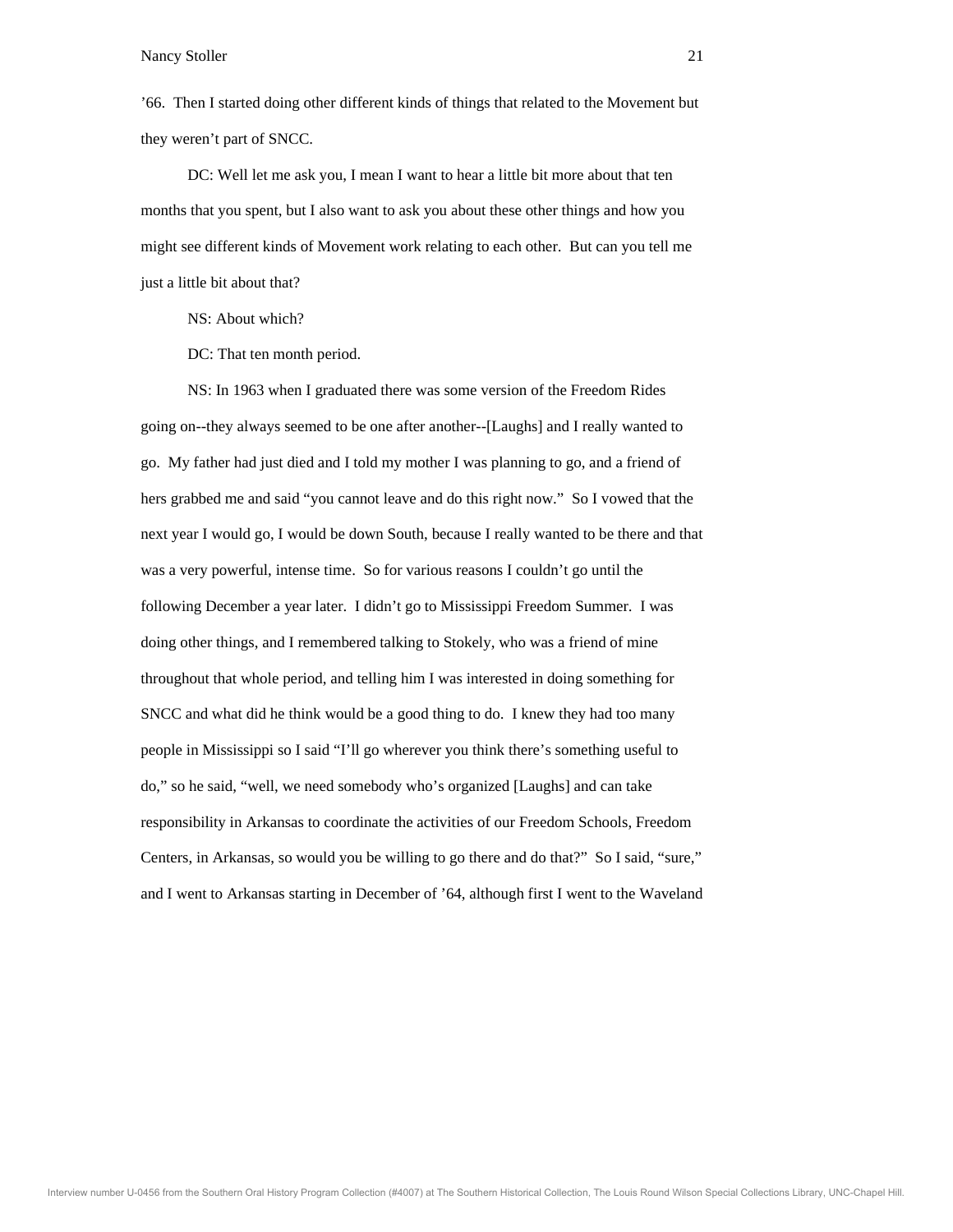meeting, which I would say was an incredible, powerful experience for me, even though I had been to a lot of small-scale SNCC meetings. That was, I think, a crucial meeting in the history of SNCC also, so I feel very lucky that I was there, even though it was so inte nse and so difficult in many, many ways, with SNCC dealing with the consequences of th e Mississippi Summer, all the violence and brutality, and people were so burnt out, tota lly. Then there was the issue of the volunteers who refused to go home; people fought over that. There was the question of North/South, there was the question of the people who were educated and from the colleges versus local people, so all those issues; the questions of democracy and hierarchy and independence and stars versus the nonstar s. All those things were being argued there and meanwhile people were just exha usted.

really quiet place because even though there was a lot happening Arkansas was spared a lot of what people were going through in Mississippi and Alabama and southwest Georgia, and especially Mississippi which was right next door but a totally different wor ld. Part of what I did when I was there was to communicate with people who were our supporters, for example in Detroit. Detroit Friends of SNCC took some special inter est in Arkansas, or maybe they were assigned it by SNCC or something, and we also had good relations with the UAW [United Auto Workers] there, and the UAW sent us a bunch of fast cars and a fabulous yellow truck which got assigned to me. It was a threequar ter-ton Dodge truck and it was so powerful I had to start it in second, [Laughs] espe cially when it wasn't loaded. It got assigned to me because my job was to get the So I feel like for me going from there to Arkansas was like going into a really,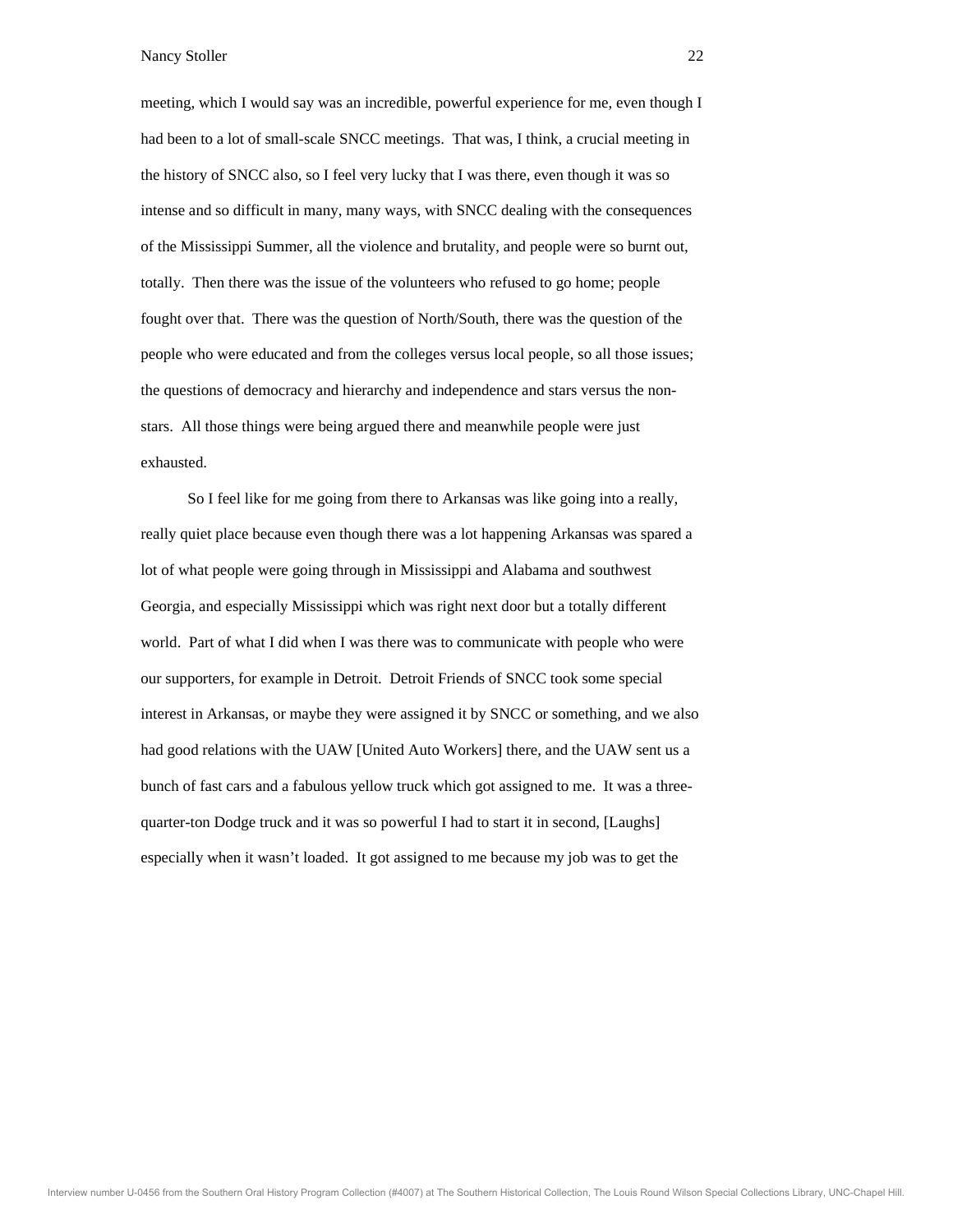supplies distributed out to Gould and Pine Bluff and West Helena, Forest City, all the places.

DC: Where were you based?

NS: I was based in Little Rock, so that was our central office. So I would coordinate the things that came in. I'd make sure that the different places had the supp lies that they needed, and then within the office I also worked on the newspaper that we had which we called the *Arkansas Voice*. It was modeled on SNCC's the *Student Voice*. So I worked on that; I would set the type and arrange things and write articles and stuf f like that. Then all of us in the office participated whenever there was some kind of dem onstration and we needed to mobilize people so I was involved in the sit-ins that we had in the state capitol, at the cafeteria there. I think it was the most significant direct acti on that happened while I was working for SNCC in Arkansas.

 The cafeteria in the state house was segregated so nobody black could go into this cafeteria. It was a little tiny place, as big as a medium-sized office, and it had a little cafeteria line and people could pick up stuff and then take it somewhere and eat. I think there were even some tables right outside, little tables. It was in the basement of the state capi tol. The NAACP had already challenged this segregation in the Public Acc ommodations Act but it was just languishing in court. Nothing was happening; nothing was happening. Somebody came into our office one day or somebody brought it up and said, "this is outrageous; it's in the state capitol." So somebody got the idea that we s hould go down there and have a sit-in and we should do something, so we spent a cou ple of weeks planning this and some of the white members of our group--and I was one of them--went in and we bought food, kept our receipts to prove that we were being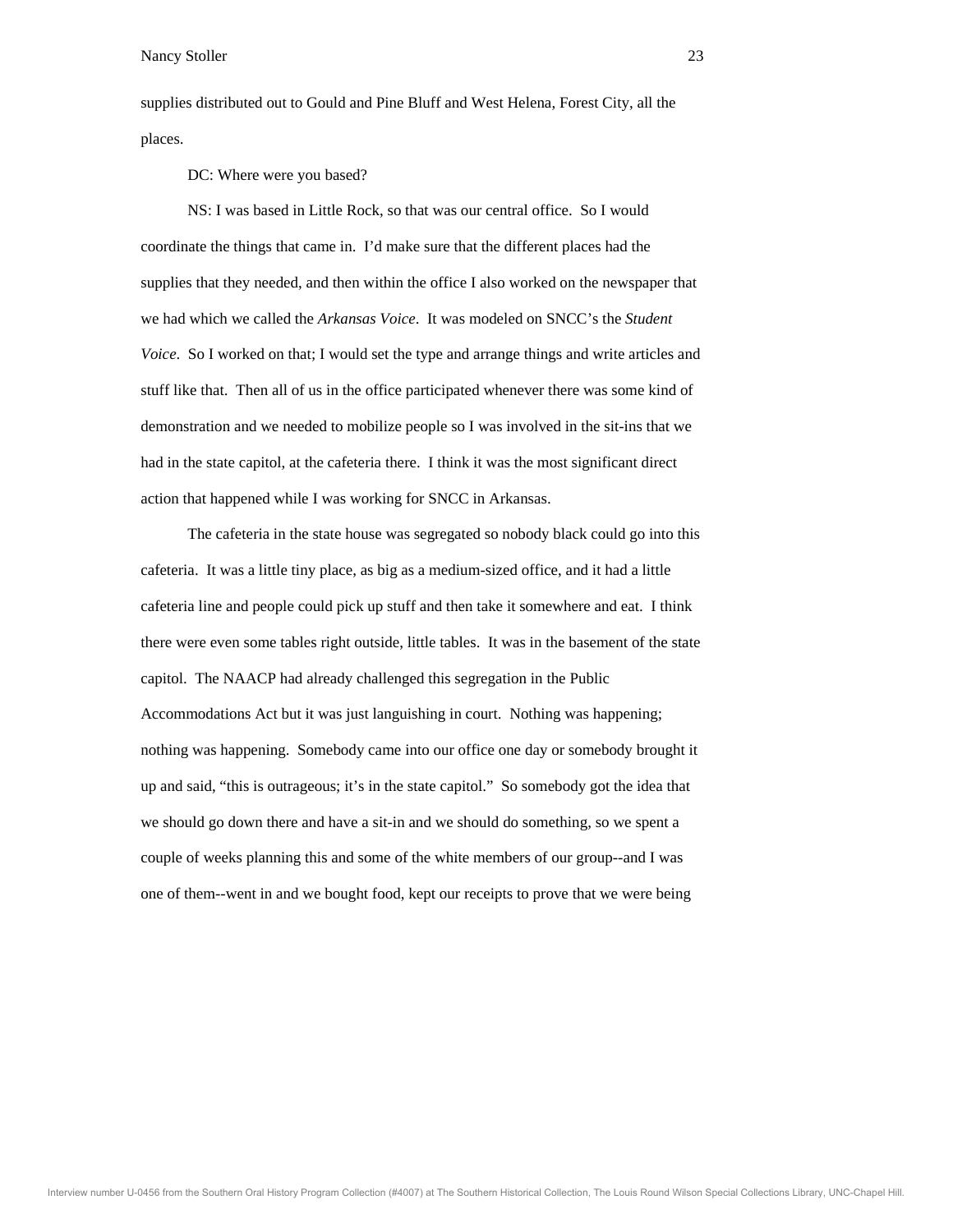served, and an African-American member of SNCC went in and didn't get served so we had this evidence, and immediately thereafter after his experience we had a sit-in right ther e, or a stand-in because we had to stand. We're just standing at the door. So they clos ed the doors.

We had done a lot of planning and we had also recruited people from the Little Rock commu nity who were supportive of SNCC and what we were doing, so there were a number of people; there may have been twenty of us. So we had these guidelines: If they arrest you, do this; if you're just going to stand there, do that. So we're standing ther e and we had the lawyers and all that kind of stuff. All of a sudden--. They tell us to leav e and be dispersed, and so on, and you're going to be dispersed if you don't disperse you rselves, and the next thing we knew these state troopers--because we are in the state capi tol of course--come down the stairs and start beating the shit out of us and dragging us up the steps and throwing us out onto the steps of the capitol. Anybody that came back down the stairs just got beat up and thrown out again, but they couldn't open the cafe teria because we would be back down there. So that was the first day. We were like, "we can't just let them get away with this," so we recruited more people and we came back a second day. One of the things that happened was the local people who had come with us, some of them didn't want to go back and get beaten up again, so we recruited people from Pine Bluff [Laughs] and we recruited people from West Helena, but those of us who were the kind of core, the staff, our summer [volunteers]--I guess it was still spri ng; it was in March--our volunteers, we went back each day.

cove red in the Arkansas papers but it was the same week as the Selma and Montgomery So we went back a second day and the same thing happened. It was being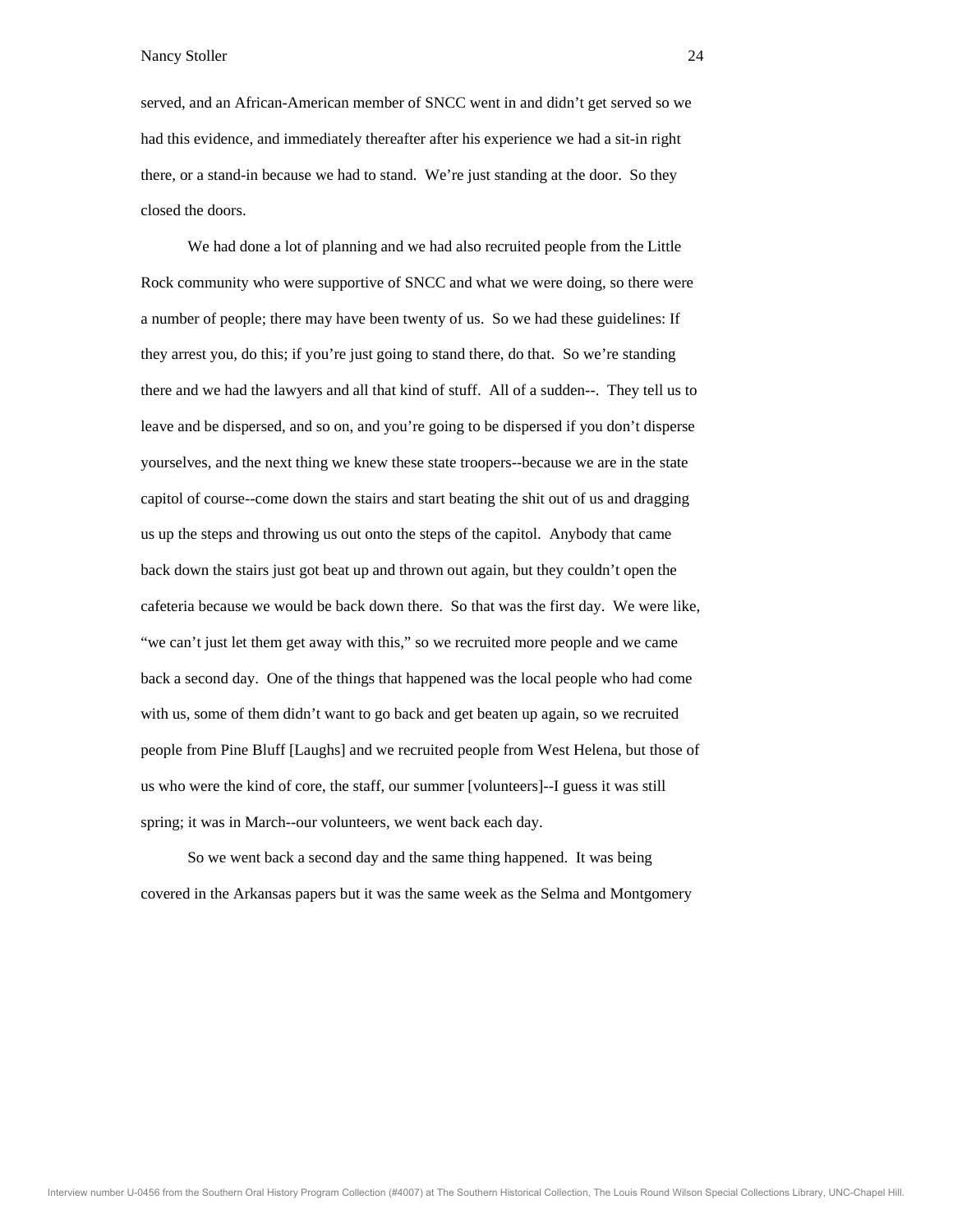march so there was no national publicity. But we felt we had to keep going back. It was kind of scary. So we go back a third day with all the people we could muster and on that day somebody in a crowd threw something like tear gas or something else. I'm not quite sure what it was. Some people said it was mustard gas but I know it couldn't be mustard gas or you'd die, but it was something. The state troopers as well as those of us who wer e in the demonstration inhaled this, and they didn't do it, so some of them went to the hospital to be treated. The governor was Orval Faubus at the time and he officially--of course he was the person who'd sent all these troops in there--he officially closed the cafe teria because somebody had gotten hurt, meaning his police, so it got closed. Then, and of course people were hurt and so on and so forth, but then within I think a week or two weeks the federal judge--was it the federal judge or state judge?--the judge who was in c harge of this case that had been brought to him by the NAACP held a hearing, within like a week or two weeks at the most. [He] held a hearing, we came in and testified about what had happened, it was clearly a violation of the law, and the judge ordered that the cafe teria would stay closed permanently or it would have to open to everyone. That's the law. So another week later the cafeteria opened, it was desegregated, we went in the first day to test it, and it stayed desegregated after that.

know we would get beaten up and thrown out, but how people had almost institutionalized certain aspects of the sit-ins to know how to work it. It also showed the cooperation between say the NAACP, which filed the lawsuit to implement the Public Accommoda tions Act, and the direct action. If it hadn't been for the direct action it wou ldn't have happened. It would have just languished and languished and languished I thought that was--. It showed the learning that had occurred. I mean we didn't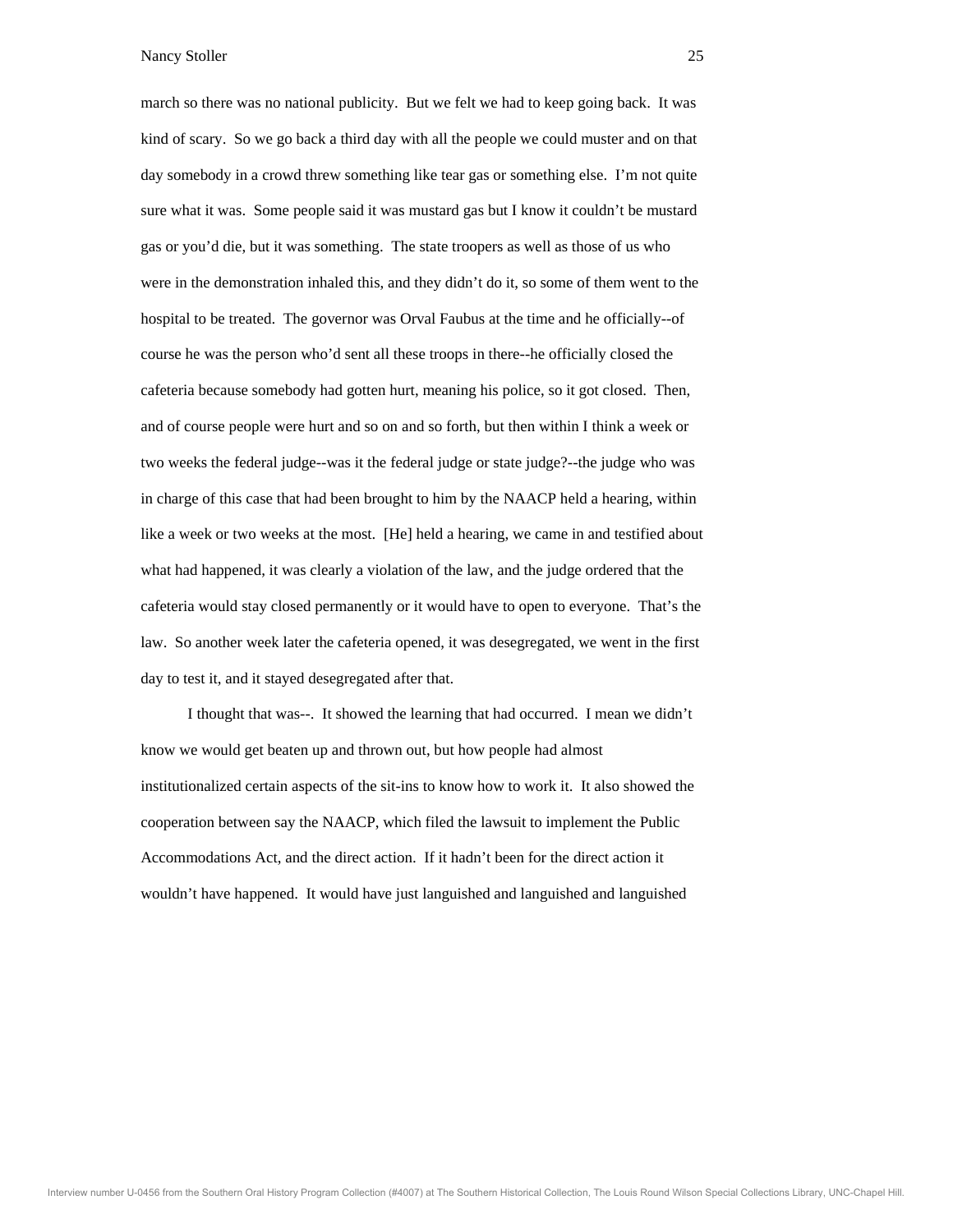because somebody had to push it, but once it got pushed there was something that was already there. To me at the time the most important thing was that we pushed it, but I kno w that--. You can say it was a group effort.

So, anyway, there were a lot of other things that happened when I was there. Also my boyfriend at the time was African American. I later was married to him. He came to wor k in the summer. I was there earlier and he was assigned to a different location because people were afraid if we were together too much that because he was black and I was white it would cause some difficulties, so he worked away from Little Rock. We didn 't see each other too much.

DC: Did you encounter those difficulties?

NS: No, because we were apart. [Laughs] I know one of my white female colleagues had a local black boyfriend where she worked in another town, and we were just talking about this recently where she was saying to me, "We rode around on a motorcycle together," but nothing ever actually happened. Can you turn this off a second?

DC: Sure. NS: I want to ask you a question before I--. I have one other thing I want to--. DC: I have to change the tape anyway. NS: Oh, okay. And then--what time is it? Okay. DC: It's off. NS: So I did write an account for this book that's going to have stories of people

in Arkansas that this woman, Jennifer Wallach, is putting together. So in my account I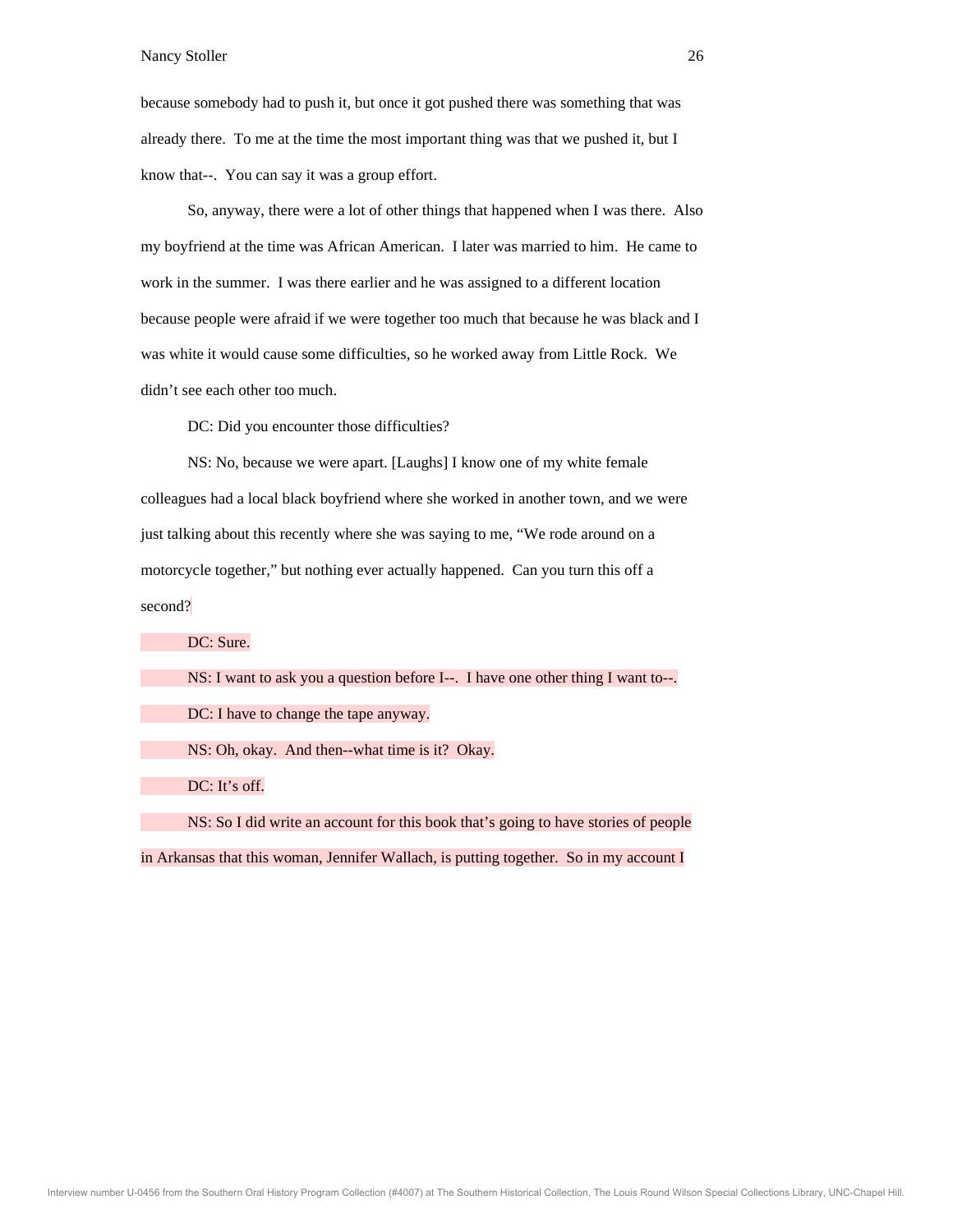talked about this experience where I got raped while I was working for SNCC and I think

I'm going to talk about it here also.

DC: Okay, great.

NS: I mean really, as in all of history, you might as well tell the truth. [Laughs]

DC: Yeah. That's great. I admire you.

NS: It's a positive story about SNCC, [Laughs] believe it or not. From my point

of view it's a positive story. I've told it to my students. I just don't want to miss my bus.

That's why I was looking at my--.

DC: Are you going over to the hotel?

NS: Yeah.

DC: Okay, because I'm headed there too so I can always give you a ride.

NS: I think the bus leaves at 6:00.

DC: I think so.

NS: So I don't think it will be a problem, because it's a quarter to 5:00.

DC: [Pause while continuing to change video tape] I usually work exclusively

with audio, so this is all--.

NS: It's a little different.

DC: This is a little different for me, doing the video part.

NS: Okay. [Laughs]

DC: [Pause] Okay, so we're good.

NS: Okay.

**Comment [akl1]:** do we want to delete this part? it's kind of extraneous.

DC: So this is tape two and it's April 16, and Nancy Stoller.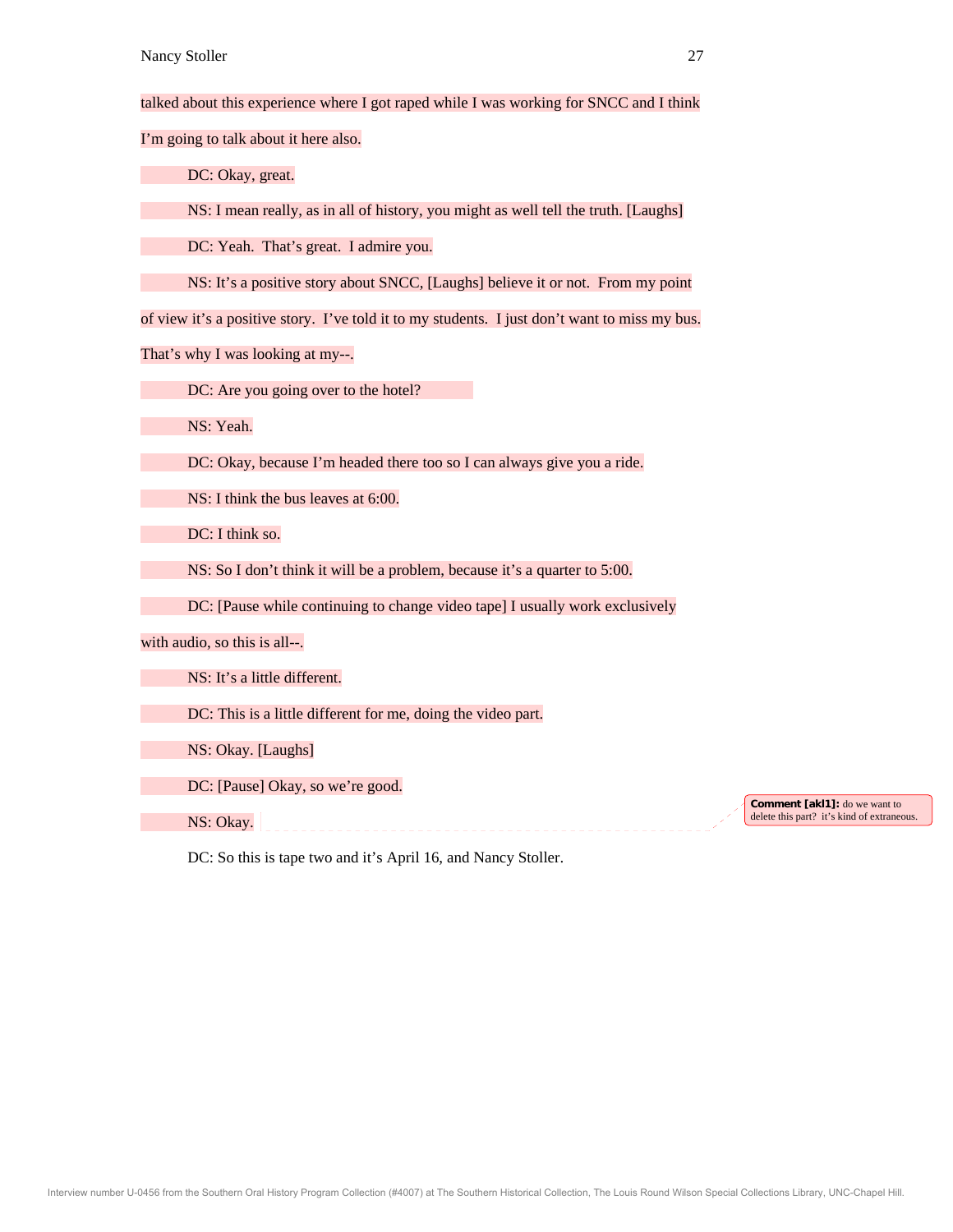NS: Okay. Working for SNCC in Arkansas, for me it was very different than the work that I did in the D.C. area, or I think in some ways the work that I did when I was wor king in Farmville in Prince Edward County. Because in Little Rock we were in a big city, and our housing where I was staying was in kind of a small apartment complex right acro ss the street from Philander Smith College--it was a black college in Little Rock--so a lot o f students lived in the housing complex also and we would go to parties. I remember also the walls in the apartment were kind of thin. Every morning I would wake up to "My Girl," the song.

DC: Right, right. [Laughs]

NS: That was my wakeup alarm. I loved it. I knew every line. [Laughs] Our neighbors taught me how to play Bid Whist, a black game that I never knew anything about before. It was kind of great to be there in some ways, although I had also stayed at different times, going out into the field further from Little Rock, in people's homes, which I think is more typical of what we think about in terms of SNCC and where you wer e living, with a family. When I worked in Prince Edward County I lived with a fam ily also. But anyway, one night my roommate and I, another white staff person, a wom an, we got invited to a party and I think there were some other SNCC people at that part y also. After the party one of the guys that I had met there--he was a student at Philander Smith and he'd been to some of our activities and so on--he walked me back to my apartment, and when we got to the door he tried to kiss me. I wasn't really interested and he forced himself into my apartment and basically what happened next was that he rape d me. The things that I remember about it, one of them is that I was in this apartment com plex and there was a window in the room. He pushed me into--. It was a one-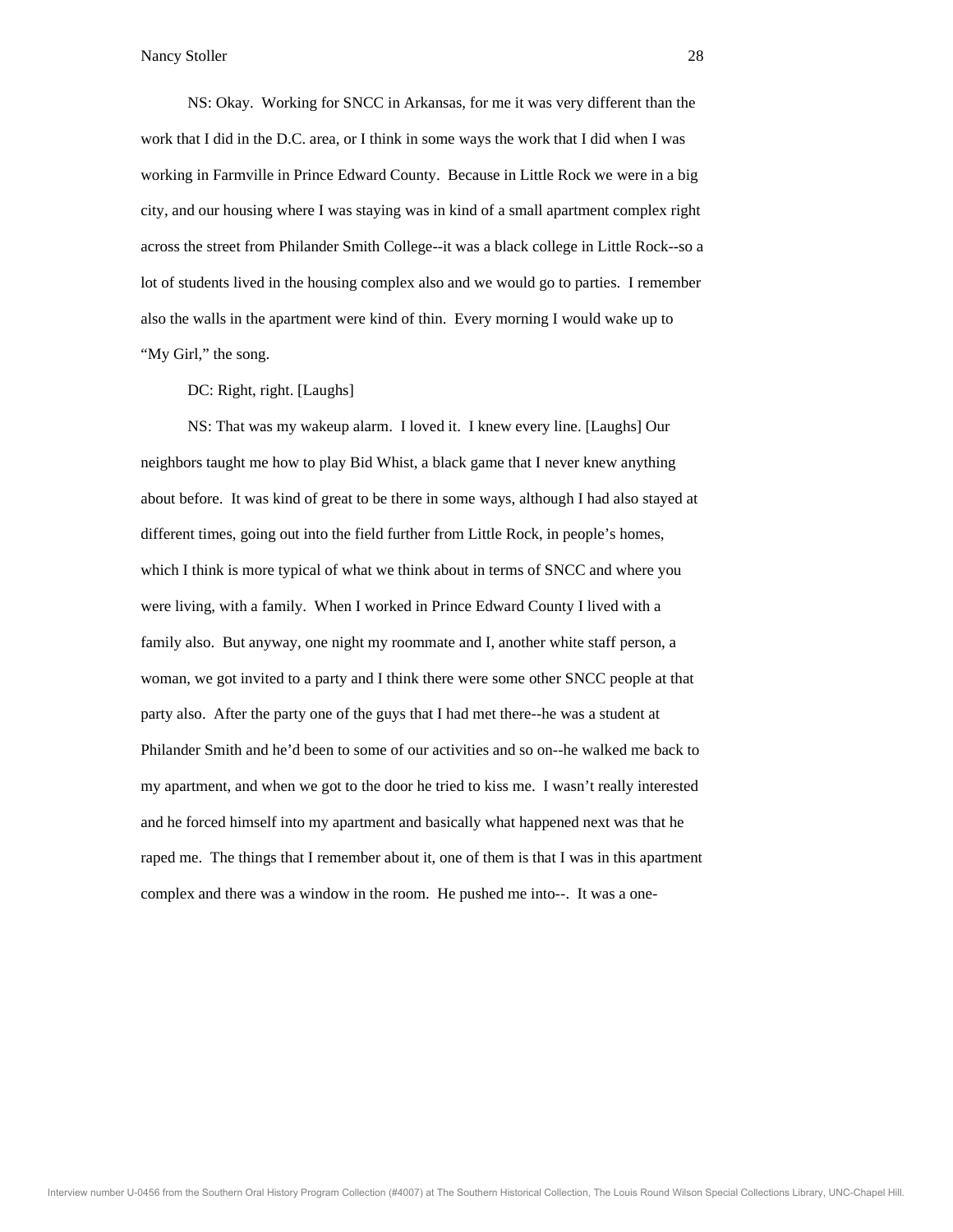bedroom apartment and he pushed me into the bedroom and was saying things like, "Oh, I know you're interested," and all this kind of stuff. I remember going over to the win dow, calling out the window, "Help! Help! I need some help! Somebody help me!" and nobody responded. Everybody in the complex knew that this was a SNCC apar tment. It was not possible for people not to know because everybody else in the com plex was black and in our apartment there were two white women and occasionally black and white men also staying there, because people would sleep on the floor and so on. I thought "there's nothing I can do except try to keep this guy from assaulting me," so f inally, because I felt there was nobody I could turn to, I ended up with him raping me, then when he was done he just got up and walked out the door, like it was, "oh, you kno w, I know you say no but that doesn't mean anything." That's just, like some guys wou ld say to the other, women say no but that's just what they say because they feel they have to say that.

 So I remember I was stunned because I had been in the Movement, I knew lots of blac k men, I never was afraid. I always felt that--. People I didn't really know, I always felt we were in the Movement, I could trust everybody, and that was always my experience. I think that what had happened in this situation was that for this particular guy he saw me as an available person and vulnerable in some ways because I was white, and maybe appealing for that reason, but I don't mean appealing like attractive but appealing as a notch in your belt, or something like that: "I had sex with this white SNCC wor ker, this white woman." I mean I don't know what was in his mind, but I do know that he'd been active in our stuff and to me that was kind of like a protection or som ething like that. I don't know what it was.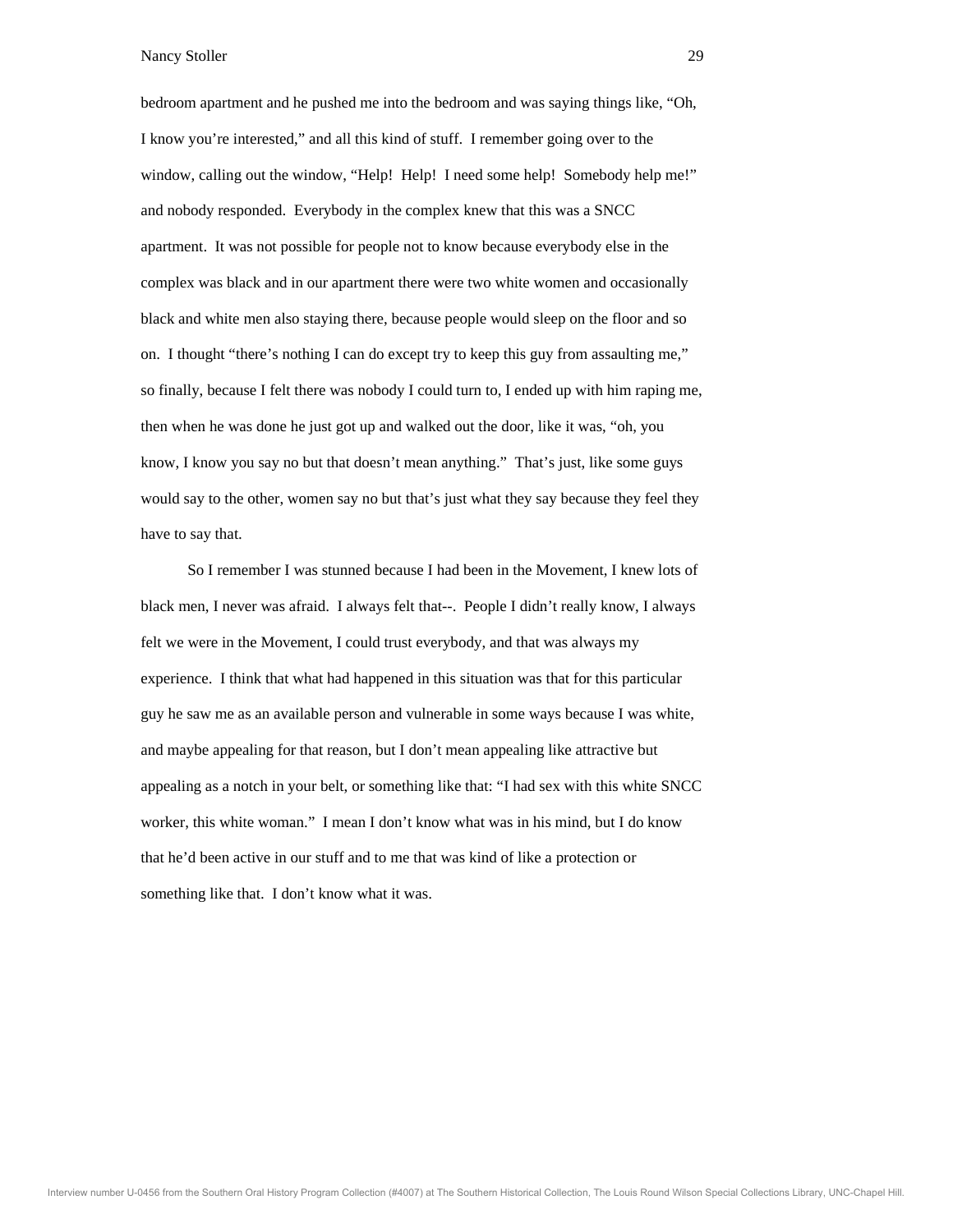So then my roommate came back and I talked to her about what had happened, and the question was what to do about it. I felt like obviously I couldn't go to the police. Tha t would be damaging to everybody. If they even paid attention to it, it would be dam aging to the Movement. If I identified him, which I certainly could identify him, I knew his name and everything, it would be a horrible circus, whatever it was, and it wou ld be like--. On the one hand it could be, here's this black man who rapes this white woman; on the other hand it could be here's this white woman who's a total slut. Whatever it is it would have been terrible for the Movement. So what I did is I talked to som e of the people in SNCC that I knew and cared about and thought I could trust, and afte r talking with them I said what I wanted was for this guy to be banned from anything that SNCC ever did and for some of the guys in our project, African American, to go tell him that everybody knew what he had done; it wasn't a secret and he wouldn't be able to keep it a secret, and we never wanted him to come to our office, he could not participate in anything, and because we were as an organization and as a collection of activities peo ple from Philander Smith wanted to be associated with us. People were proud to be iden tified with us, so it meant something to say that he couldn't participate. On the other han d I also felt that--or in addition I should say--I also felt that we were a nonviolent mov ement, I'm a nonviolent person, and I couldn't see violence, so people did offer to beat the shit out of him, you know, and I could see how that could be appealing, but I couldn't condone that, and as far as I know it was never done.

wan t too many people to know because I didn't want it to become a big thing, and maybe that was partly about protecting myself but it was also because I felt that these are the Afterwards just a few people in SNCC knew about this in our project, and I didn't

Interview number U-0456 from the Southern Oral History Program Collection (#4007) at The Southern Historical Collection, The Louis Round Wilson Special Collections Library, UNC-Chapel Hill.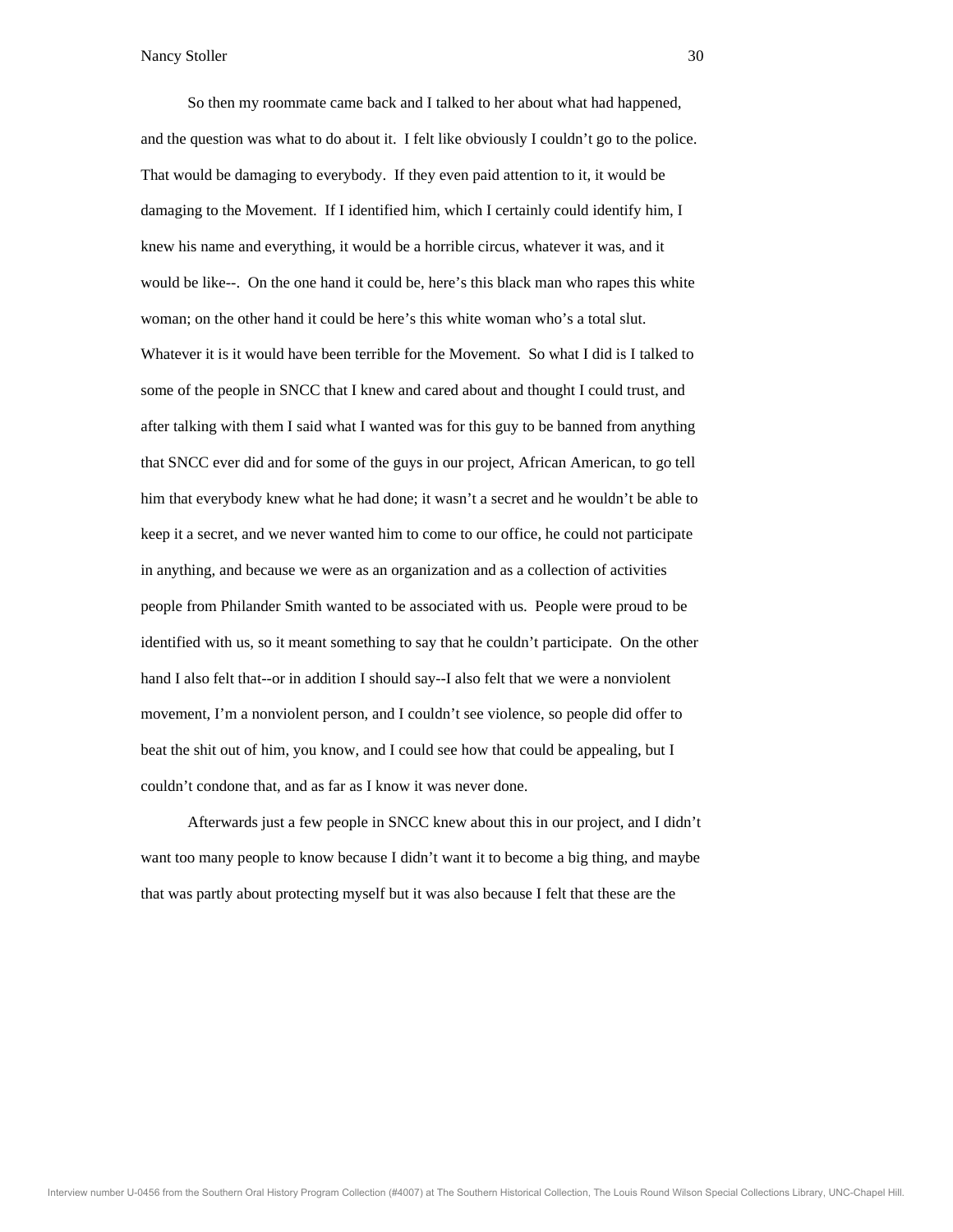kind of stories, about somebody being raped, that are part of the Movement that can be used against the Movement, could have been used then and could still be used now. To me I considered what happened afterwards a kind of success of the Movement, of dealing with a difficult situation, not turning to the police or law enforcement because you know that law enforcement is your enemy, and you couldn't not know that if you were involved in th e Movement or if you lived in the black community, so the question is what is the effective and responsible way to handle this. We didn't have community boards or some kind--. We didn't have a reparative justice movement. This was the best we could do. I felt that was a lesson that I took, which I brought into my work later, which is community solutions to violence. For years though I really didn't talk about it because it's so sens ationalized, or could be. This whole area's so sensationalized. Starting about fifteen year s ago I started to talk about it in my classes. For years I taught in a university setting at the University of California-Santa Cruz program which trains social change activists, and part of my work is in feminist studies also. So in teaching about women and viol ence, one of the things that I've done in my classes is to talk about all the different kind s of structural violence that women and girls face and the different options that we hav e to respond to it. So at some point I started talking about my experience and why, und erstanding racism and sexism and the way they came together there, it was necessary to create a different solution.

 The other thing is I think it was important to me to tell people that there are diff erent kinds of experiences that people have about rape. And so often we think of a wom an who's been raped as someone who's a victim, not just then but afterwards. But in my mind, especially because there's a continuum of what rape is between a little bit of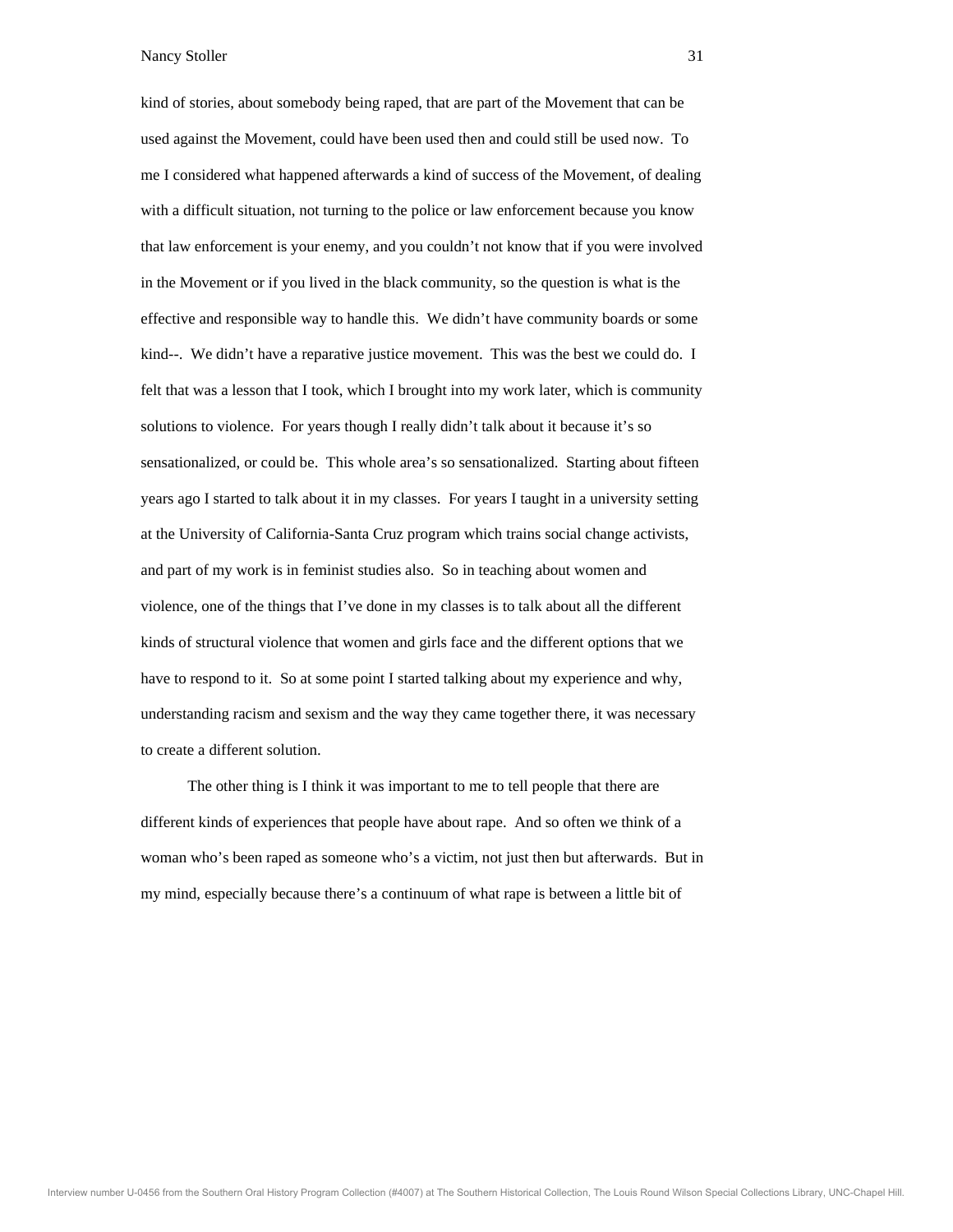pressure and a lot of violence, that it's important for people to understand that you can respond and it doesn't matter what the forces are that are arrayed against you. There is a way to have a dignified response. So that was something I learned in Arkansas, and som ething that gave me a tremendous appreciation for my coworkers in SNCC, that I felt I co uld really depend on them in this really difficult situation. I just wanted to share it with you.

 DC: Was there a sense of other stories like--? Did you hear other stories about this happening with other volunteers, within the Movement?

NS: W ell you know there was a lot--. Are you talking about sexual stuff?

DC: Yeah, I'm just wondering--

NS: O r assault?

DC: --about the community that you reached out to and that reached out to you, how supportive it was and what you knew about what else might be going on, I mean if other people were having similar experiences.

 NS: I know when I was at Waveland that there were some women who talked abo ut having been assaulted while they were at Waveland, but that was within SNCC, [Laughs] and people are drunk and all kind of things happen. I think that generally my experience in the Movement was that the people who welcomed you into the community or into the organization or the sub organization you were part of treated you like a sister or brother and did everything they could to make sure that we were safe. When we think of th ese stories of how people brought out their shotguns or rifles to protect this or that cent er or make sure that nothing happened to you, to me that's what the experience was like , and I think of what happened to me as kind of a fluke that involved someone--. It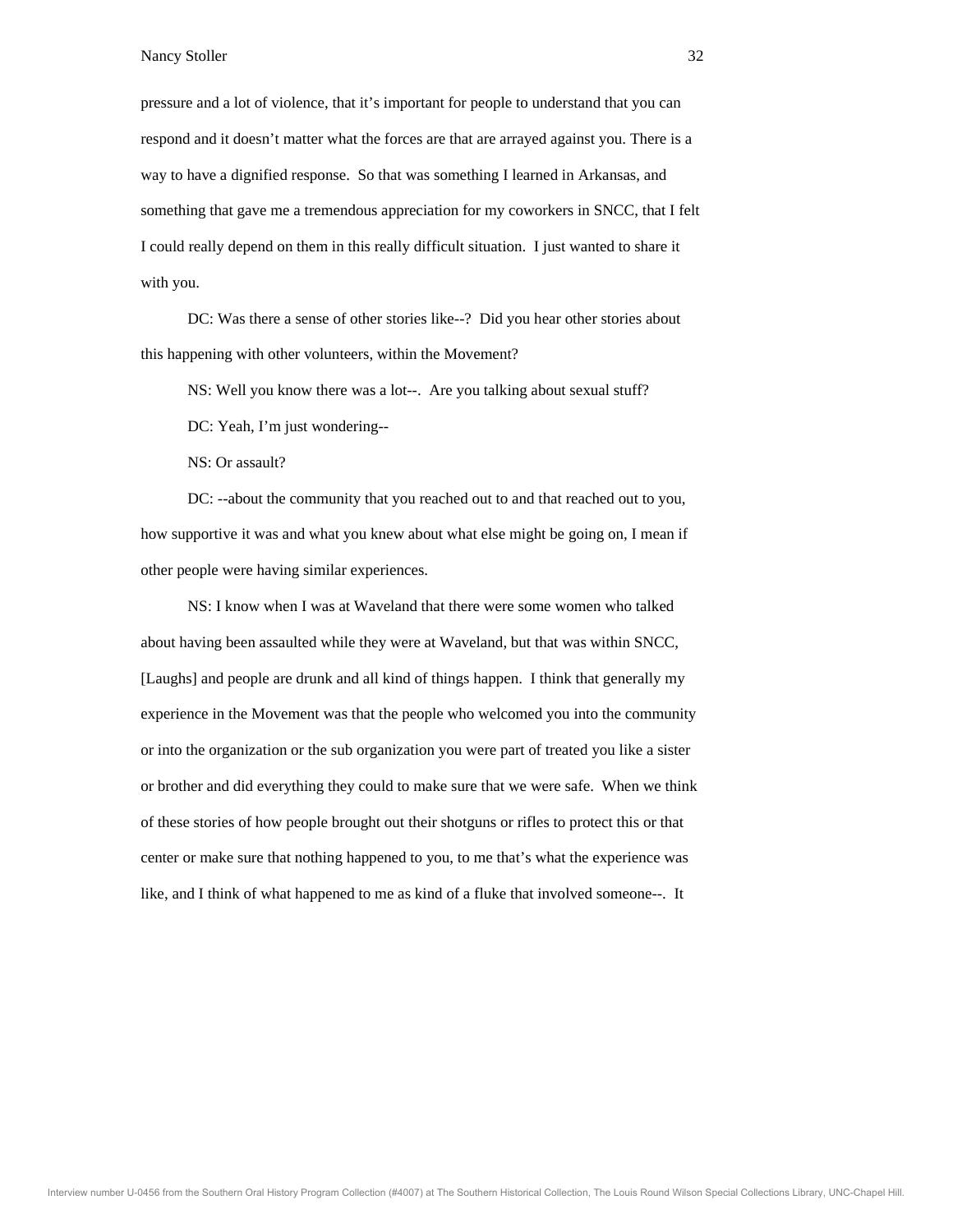was an acquaintance rape by someone who really wasn't part of the community. It was somebody who participated in some of that, like some march that we had or something like that, but he wasn't really a part of the community, and of course this kind of dem onstrated that he wasn't part of the community.

DC: Do you think that people heard your calls from the apartment in that complex?

 NS: Definitely. There were people with lights on nearby. It could be that I assumed that they heard me and that they didn't. I could have been wrong. But as I remembered it at the time that was one of the things that was so hard for me. And it also brou ght home to me very much the fact that I was a white woman in a black community and therefore a danger to the community, and would somebody really want to get invo lved with this? I didn't blame the people for not responding. I want to make that really clear. I'm not the kind of person who would say, "what's wrong with them? They don't care that something's happening to this white woman." I was caught in a situation that was impossible for people to respond to, just like it was impossible for me to turn to what I'm supposed to turn to.

DC: Right.

to figure out how to deal with it. It's not so much what the bad thing is. NS: To me the nature of the story is about something bad happens and you have

DC: Right. And did you stay working in that area?

NS: Oh, yeah, I continued to work. This was early in the year and it was after that that my boyfriend--later my husband--came and I told him about what had happened, and he a lso wanted to know who this person was, and I refused to identify him because I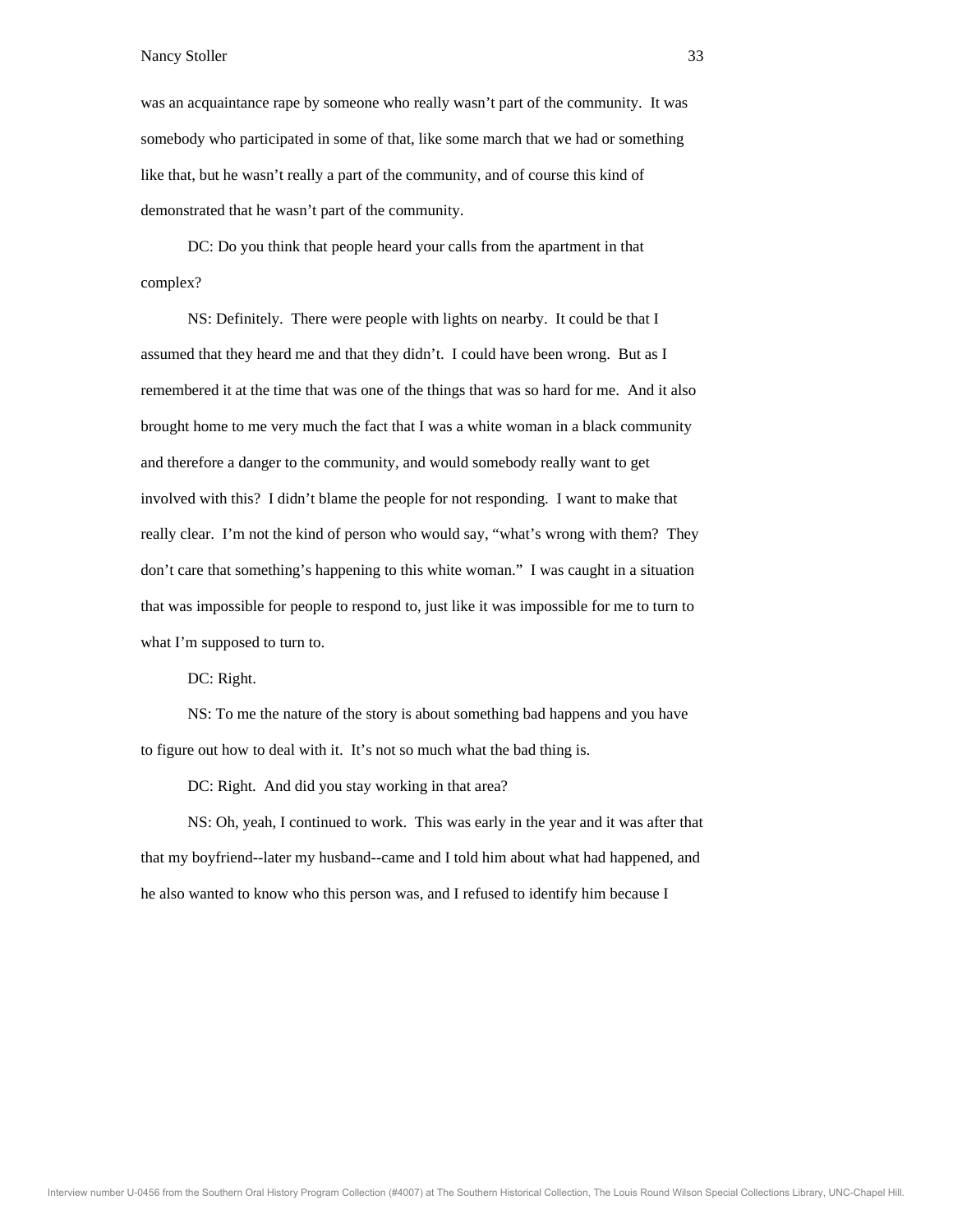didn't want it to continue. I just wanted this person to be completely out of my life and not have to see him or anything, and if Donald had known that would have just cont inued. But I continued to work there. I was there for another seven or eight months or s omething, and I think I changed my behavior a little. I loved my work. [Laughs] I was very happy there. I loved the people I worked with. The people that I met in Ark ansas were fabulous, especially out in our different projects.

DC: What was going on out in the counties?

 NS: Well, there was voter registration. There was a lot of community education. There was a lot more voter registration going on in the rural areas. And then at these Freedom Sch ools we had kind of like citizenship courses, how does the electoral process wor k, what's registration about, what does it mean to vote, and we had black history cour ses and programs for kids, kind of problem-solving at the local level. I didn't work out in the countryside. My job was more to supply the centers with what people wanted, so occasionally I would come out for some event that we would have. In fact I saw this pho to that somebody took of me where I was present where people were putting in a gard en somewhere. [Laughs] It was some project where we were involved in planting veg etables, so you never know what it's going to be.

DC: And then you went back to graduate school?

 NS: Then I went back to graduate school, and I continued to work with the Boston Action Group on those things, and then I got involved with this group that focused on the white community called People Against Racism, which had a chapter in the Boston area. We would primarily do workshops, educational activities about the history of white racism and also participate in some kind of solidarity activities that were led by African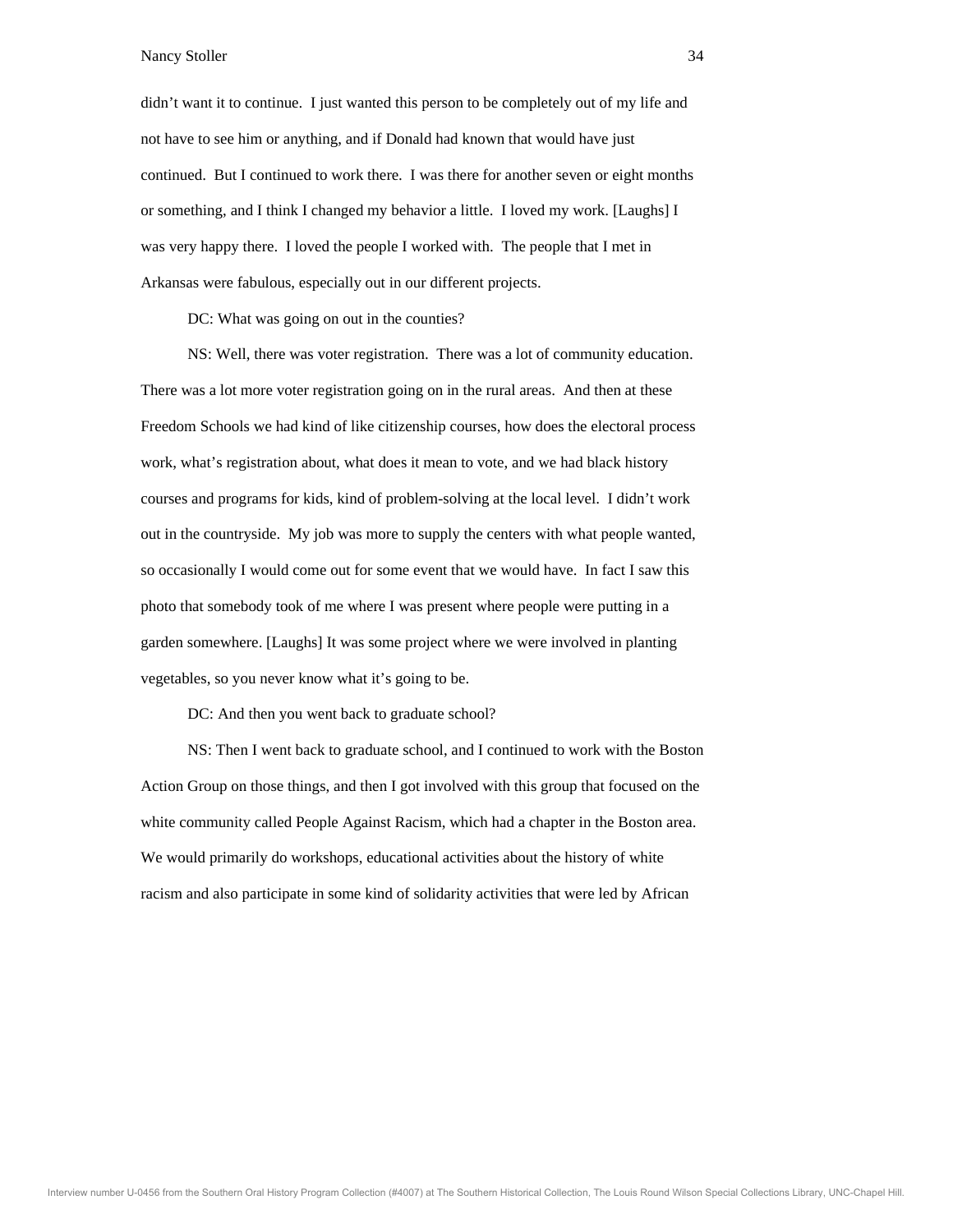Americans in the black community. That was a period of time--'66, '67, '68--when there was a rise in the Black Power Movement and the person I was married to was very invo lved in that movement. One of the things that happened was he was criticized beca use he was married to somebody white, and so we had to deal with that, and that also for m e--. I was very supportive of the Black Power Movement. I never felt threatened by i t. I always felt that it was completely rational, [Laughs] completely.

DC: In what way? Did it seem like a natural next step?

 NS: I think that some of the people I knew that were in the Movement, white, they felt hurt that they were being rejected somehow, and to me it didn't--I didn't feel that way. I felt that it was reasonable--. I always believed in black leadership in the Mov ement, and I felt that it was reasonable for people to say "we want to figure out what we w ant to do and we're going to figure it out ourselves, and there's a huge issue over here, which is white racism, and you can go ahead and work on it."

DC: There's plenty for you to do.

felt that there were plenty of things that white people can do to support black organizing directly, and I continued to be involved in doing that, like that story about Hood Milk. The people that I was working with overwhelmingly were black but there was something that a white person could do, and I was happy to do that. I believed in what they were doing and I never felt like I was unimportant. I was doing what I could do, so I continued that . NS: Yeah, there were plenty of things to do. So I always felt that was fine. I also

sam e group or was he involved in other organizations? DC: So you were working with People Against Racism. Was your husband in the

Interview number U-0456 from the Southern Oral History Program Collection (#4007) at The Southern Historical Collection, The Louis Round Wilson Special Collections Library, UNC-Chapel Hill.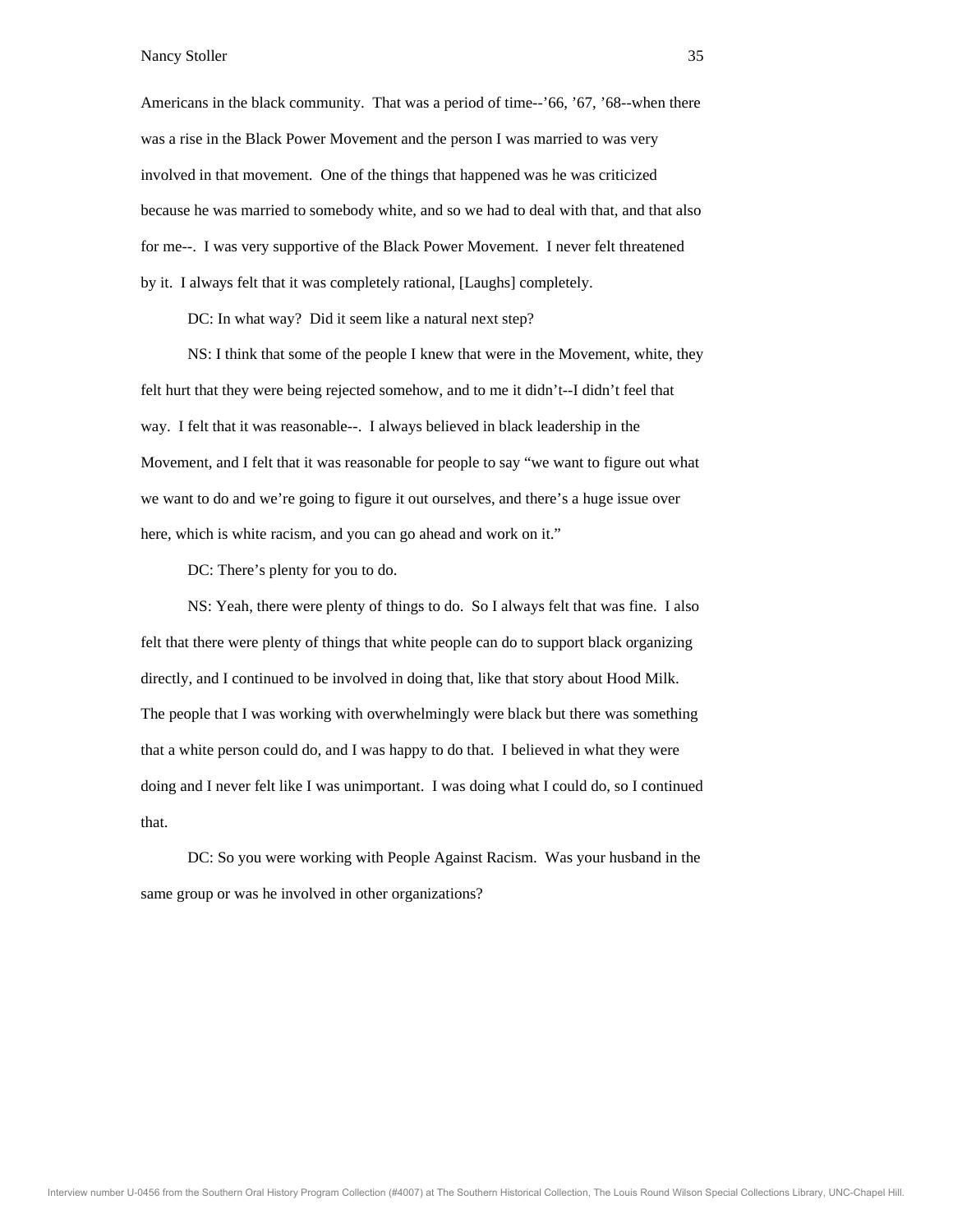NS: No, he was working with other groups in the black community that were African-American-focused. Yeah, People Against Racism was a white group. There were some black people who connected to it in different ways but it was basically--. And we w ould do programs sometimes which would involve African Americans because there are some things that a white person doesn't know because they haven't had the exp erience of being black, and sometimes it's good for white people to hear from black people as well as from white people. Often, [Laughs] I'd say it's good. So we would cooperate with people, we'd sponsor programs, etcetera, so there was cooperation but it was basically a white organization.

[Lau ghs] DC: And you're each going to your different meetings and then hanging out.

 NS: W e'd go to our different meetings and we'd hang out together. We also had a kid. Both of our families were opposed to us getting married. His mother thought that I just wanted to use him [Laughs] and my mother thought we were going to be rejected by people. In fact when he and I got married--we got married in Boston--we were married by a minister who worked in the Arkansas project, who came up from Arkansas, Ben Grin age, and he married us in Cambridge. Oh, and the other thing my husband did, he was one of the people who ran the Friends of SNCC store in Cambridge where we would sell things to raise money for SNCC, so [Laughs] you know, family activities. But when we got married it would have been illegal for us to get married in Virginia. At that time the l aw still forbid marriage between African Americans and whites.

DC: So you got married in Massachusetts.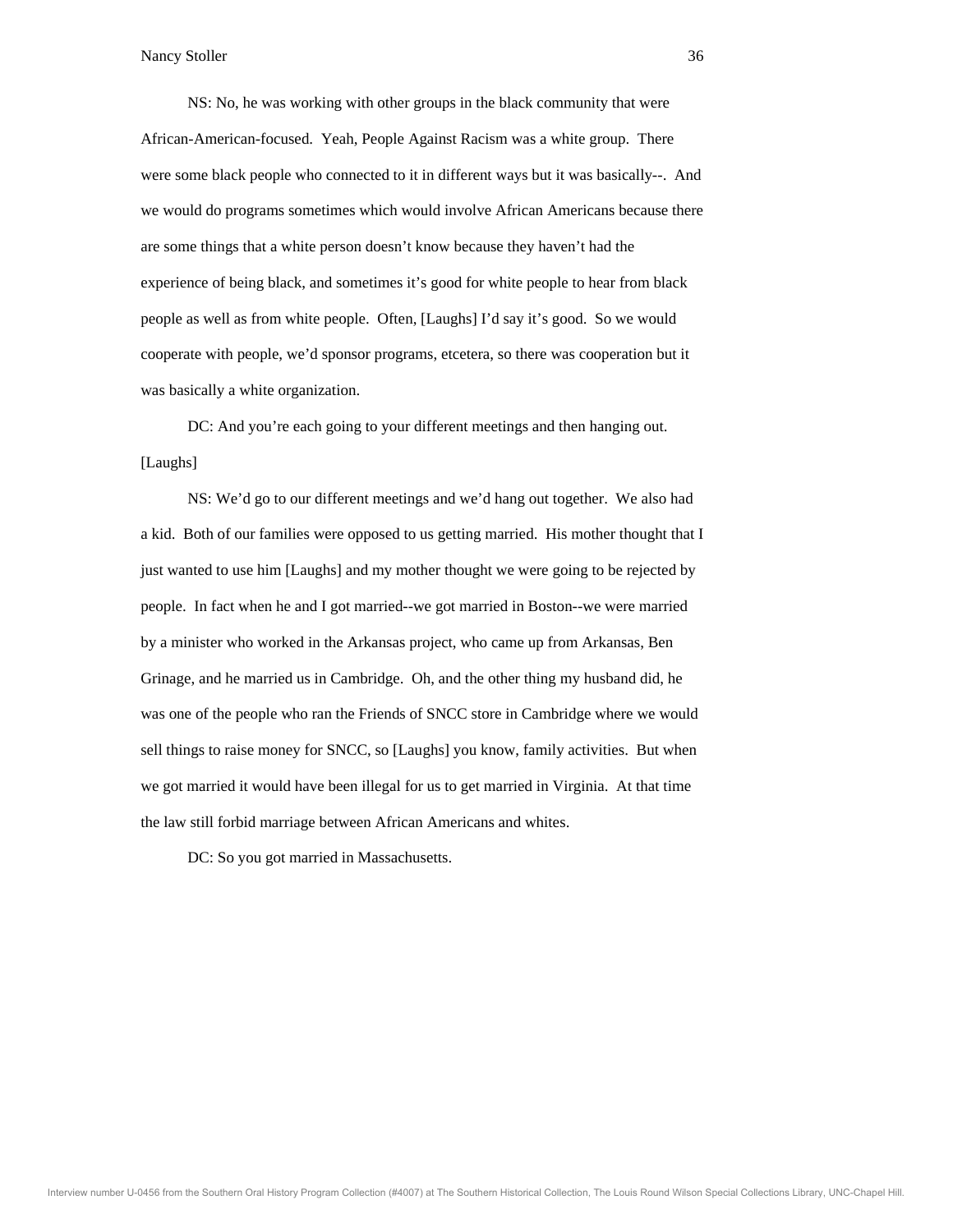NS: Well, we were living in Massachusetts also, but just to kind of give you a sense of what the atmosphere was like at the time. So people came from both sides of the fam ily to the wedding, even though they were suspicious. [Laughs] Everybody was susp icious of the other side. It was interesting to me also later when my daughter was born and I would take her out when she was little, people couldn't understand how I coul d have a darker-skinned child than me. It's interesting. It just told you something about racism, how racism operates. People can understand a person they identify as African American having a lighter skinned child, somewhat lighter skinned, but they coul dn't understand how a person who they thought was white could have a darker skin ned child. This is a whole other story.

DC: Right. [Laughs]

NS: We'll leave that one.

 DC: So where do you want to go from here? Should we wrap up now or are there other connections?

NS: Maybe I could just say how this experience affected me afterwards.

DC: Y eah.

NS: So--.

DC: I mean we could talk for hours.

NS: There are a lot of things--. [Laughs]

DC: [Laughs]

NS: I'll just say that. So I think like a lot of people who worked for SNCC and were active in the Movement, that was a period of time in my life starting basically when I was about seventeen, because I was seventeen years old when I first started college,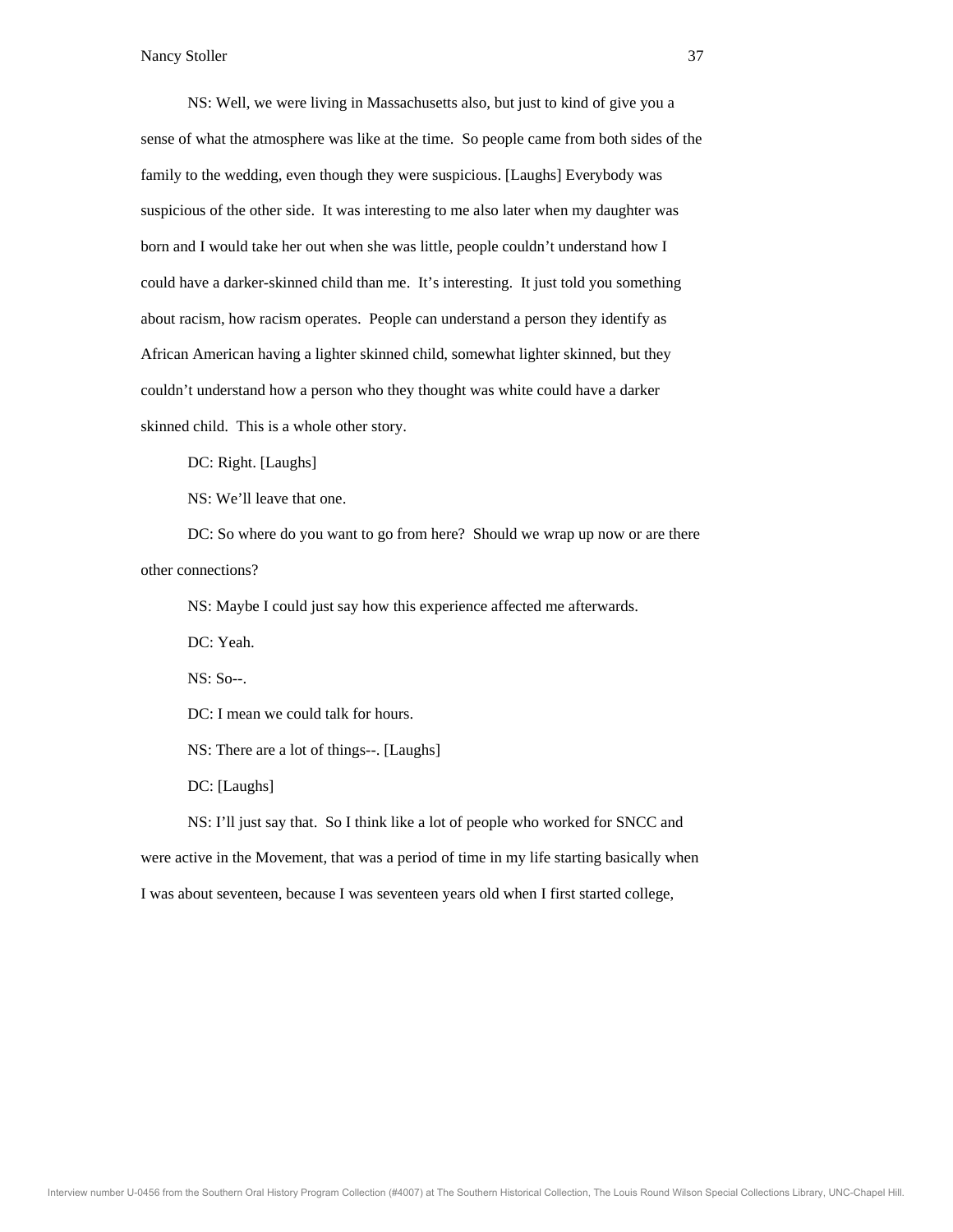until my mid-twenties, I think it's a time in your life when often some of your basic values and tastes are set. And that really happened to me, like my tastes in music were affe cted very much, but my basic kind of political education occurred through SNCC, I thin k. I had some liberal values, I was brought up to be somewhat assertive, and so on and so forth, but understanding the value of democracy in an organization, seeing how a non -hierarchical organization could work, the idea that we are our bodies and everybody has a body and everybody can use that body, the emphasis on action as opposed to theory and intellectual activity, the belief that lines and barriers are part of a system of power and oppression and that we have both the right to cross over those barriers and that ethi cal and moral beliefs are more important than laws; all these things I got from wor king in SNCC, and also the belief that you can create. You don't have to be skilled. I ende d up being trained as a sociologist and the first time I ever did sociological research was when I was in Prince Edward County and people wanted to do a voter registration survey and somebody said, "Oh, you took sociology in college. You design the survey," and I went, "What? I can't do that?" [Laughs]

## DC: [Laughs]

think, well, I guess we have to ask people how many people live in the house, and so on and so forth, and I made up the survey and we put it out on the ditto machine and people took it out and surveyed people in the county. Well, that understanding that you can do it--. And then also I learned a lot, especially in Arkansas, about my own privilege and educ ation and how to let go of that and not speak up, and how to transfer skills, and how to a ccept that somebody didn't spell the way I spelled, and that was also a fabulous NS: And they said, "Of course you can do that." So I had to do it. I just had to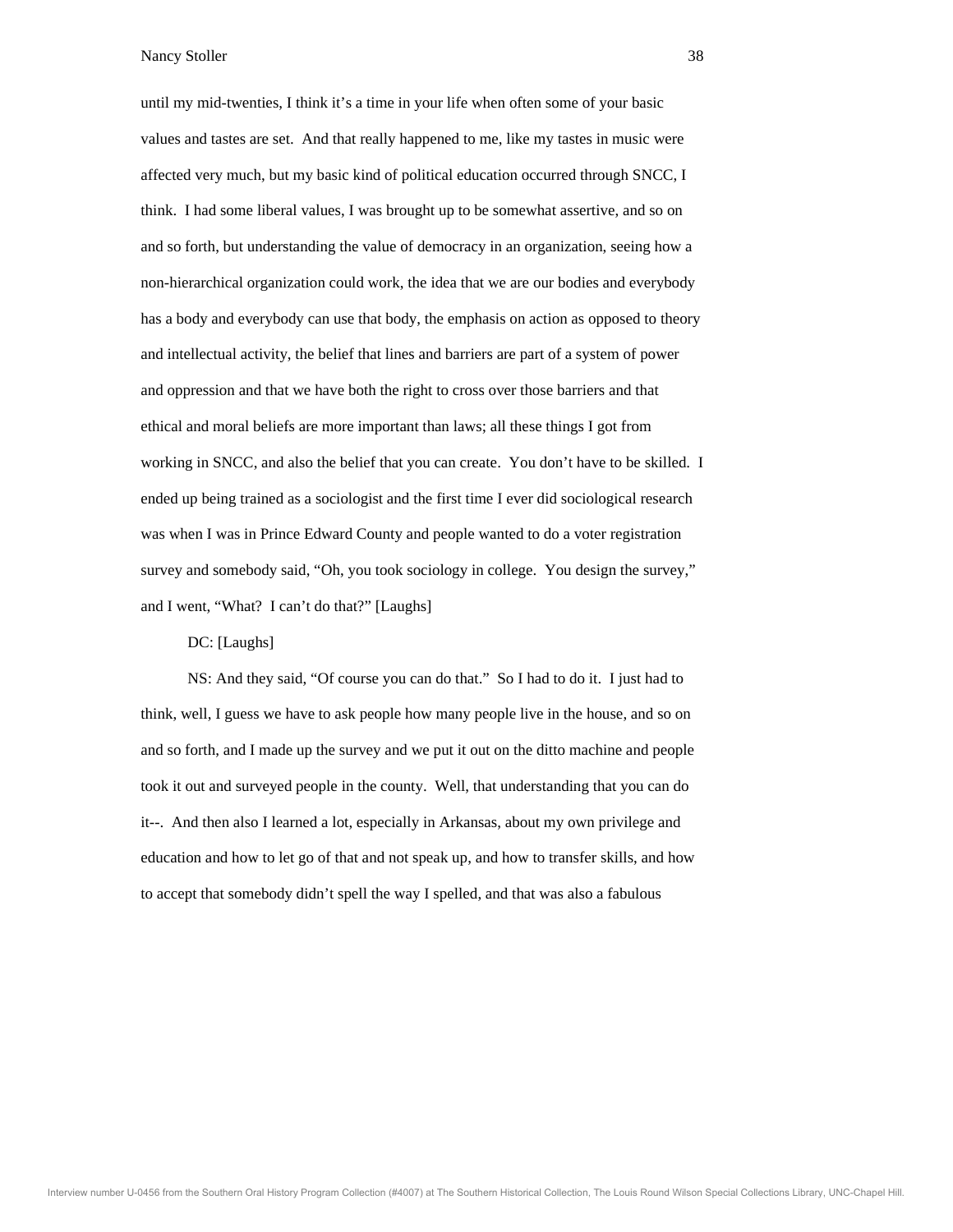education that I brought with me from SNCC. Since I've worked in SNCC I've worked for years training social change activists. I was very involved in the women's health mov ement, I've been involved with the lesbian/gay movement, I work around prison heal th and prison abolition issues, I'm also involved in stuff around Israel and Palestine, and on a bunch of different levels. I've been arrested; I worked in the anti-apartheid mov ement; all these things. My interests, my willingness to just go out there and get arrested, or whatever, comes from that strength I got even those first days.

 It happened to me that when I was teaching I got denied tenure because of my poli tics when I was at UC-Santa Cruz in the early '80s. My department supported me, the faculty supported me, but the head of the campus thought I was too radical and so on. So i t got challenged; I won, [Laughs] eventually. It took about five years. In the process we d id a tremendous amount of education because my work was very much--it basically came out of these values. It was about asking women prisoners what they thought of their health as opposed to talking to the doctors. It was about teaching about activism by hav ing students go and apprentice to social change groups. It was about basically brin ging the values of SNCC into academia and in the areas that I was interested. Well so w hen we did the organizing, the fundraising, we had a concert that would be women of colo r doing different kinds of women's music and we had cultural events that focused on issues in the gay community. And everything was done in a kind of multicultural, multiracial way, which gave people on the campus a chance to get together and know each other across these lines. Because I was being fired specifically for these values, peo ple who believed in those values supported the struggle and it became a kind of fem inist struggle and a struggle about dealing with issues of racism in the university and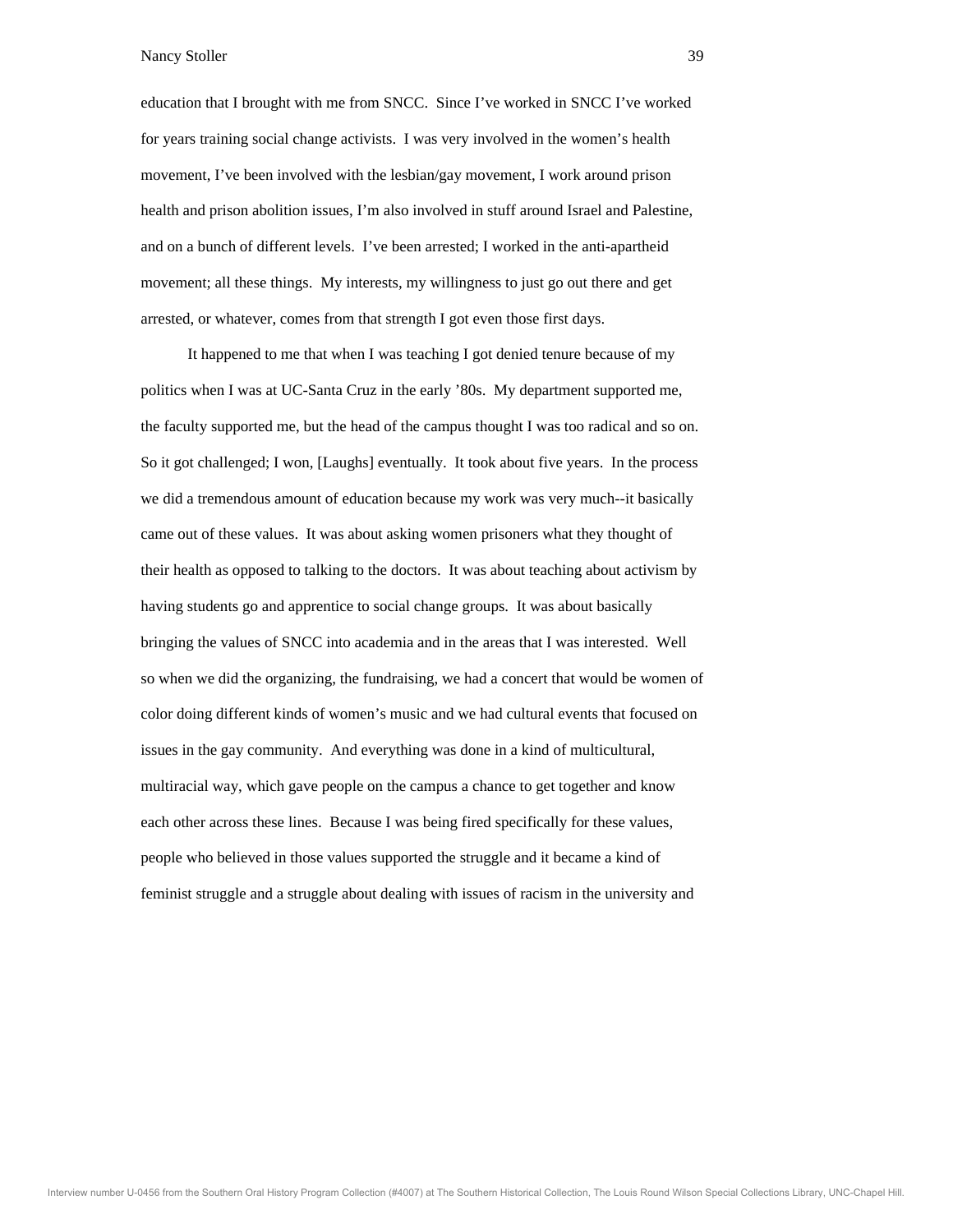so on and so forth. So it was a kind of community victory when we won and at the same time the campus changed because of it.

I was the first out lesbian faculty member to come up for tenure and I was denied, [Laughs] but then I finally got it. But now that campus has lots and lots of lesbian faculty and gay faculty, and it also established a kind of sense that everybody belonged. There wer e a lot of other movements taking place at the same time, the ethnic studies movement, etcetera. And to me I feel like I owe to SNCC my approach to teaching and research and I also owe to SNCC the fact that I got to keep my job [Laughs] because of this change in culture that I think SNCC was part of, this idea of whether it's people's hist ory or talking to people about their own experience in institutions, as opposed to hav ing some professional say what the institutions are really doing, you have the people who are directly affected by them saying it. So even though I'm not still in SNCC I feel that what I do expresses what I learned, so my whole life I think has been affected by that. It gave me some fabulous skills and I got confidence that these values would work, that you can organize from grassroots. People can do anything. Participating in that and actu ally seeing it work, to me, that's so valuable. There's no substitute for that. I hope ever ybody gets that some time.

like for you this weekend? DC: Well has it been--I mean this might be a hokey question, but what has it been

NS: [Laughs]

DC: Does it seem strange that it's fifty years later?

 NS: W ell when I heard that there was going to be the fiftieth anniversary I--and I didn't go to the previous anniversaries. I live in California also. I kept going, "I can't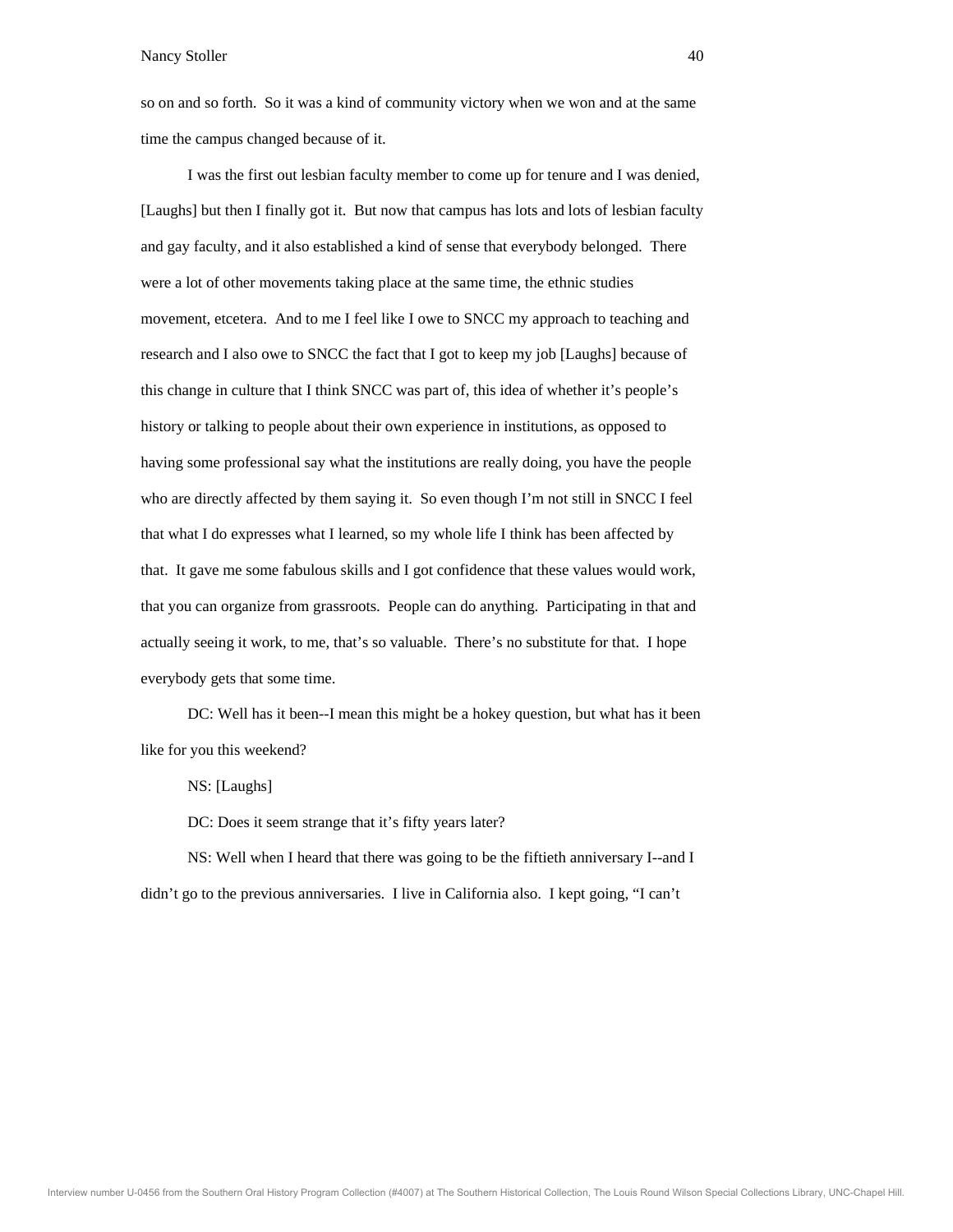believe it. It's fifty years ago. How can it be fifty years ago?" I kept going around saying to my friends, "Fifty years ago. How can it be fifty years ago?" Then I kept sayi ng, "Well I was only seventeen. I was seventeen! It was fifty years ago when I was seve nteen." That was one big part of it. And I was a little bit nervous about coming beca use Arkansas was kind of on the edge of SNCC, and SNCC has kind of in many way s always been focused on Mississippi, Georgia, Alabama. And also I knew some people in D.C., I knew some people here, I knew some people there, and I always felt like I was in a supportive role for a lot of things, and would I know very many people. So I didn 't know how it would work. Since I've been here for a day and a half I've met vari ous people that I knew way back when, and of course some of them remembered me. And one person, Hank Thomas, that I knew from D.C. NAG, he was speaking and he said something and I went up and I introduced myself and he told me that he remembered coming to my house and that--. Because the picket line was just a short walk from my house and he'd come over to my family house there, and I think he actually spent the nigh t there one time. And he said to me, when we were just talking in one of these room s, he said, "Was it your father who was a science fiction writer?" and I said--I didn't kno w what he was talking about. He said, "I'm sure I remember being at your house and this science fiction," and then I remembered that my father used to love to read science fiction, and Hank said, "And he liked comics, or something," and it was like these "Amazing Stories" magazines, which he used to have subscriptions to all these science ficti on magazines. I said, "Yeah, that's right," and all of a sudden it was like through Han k's visual image of what we did then I was transported back into a part of my life that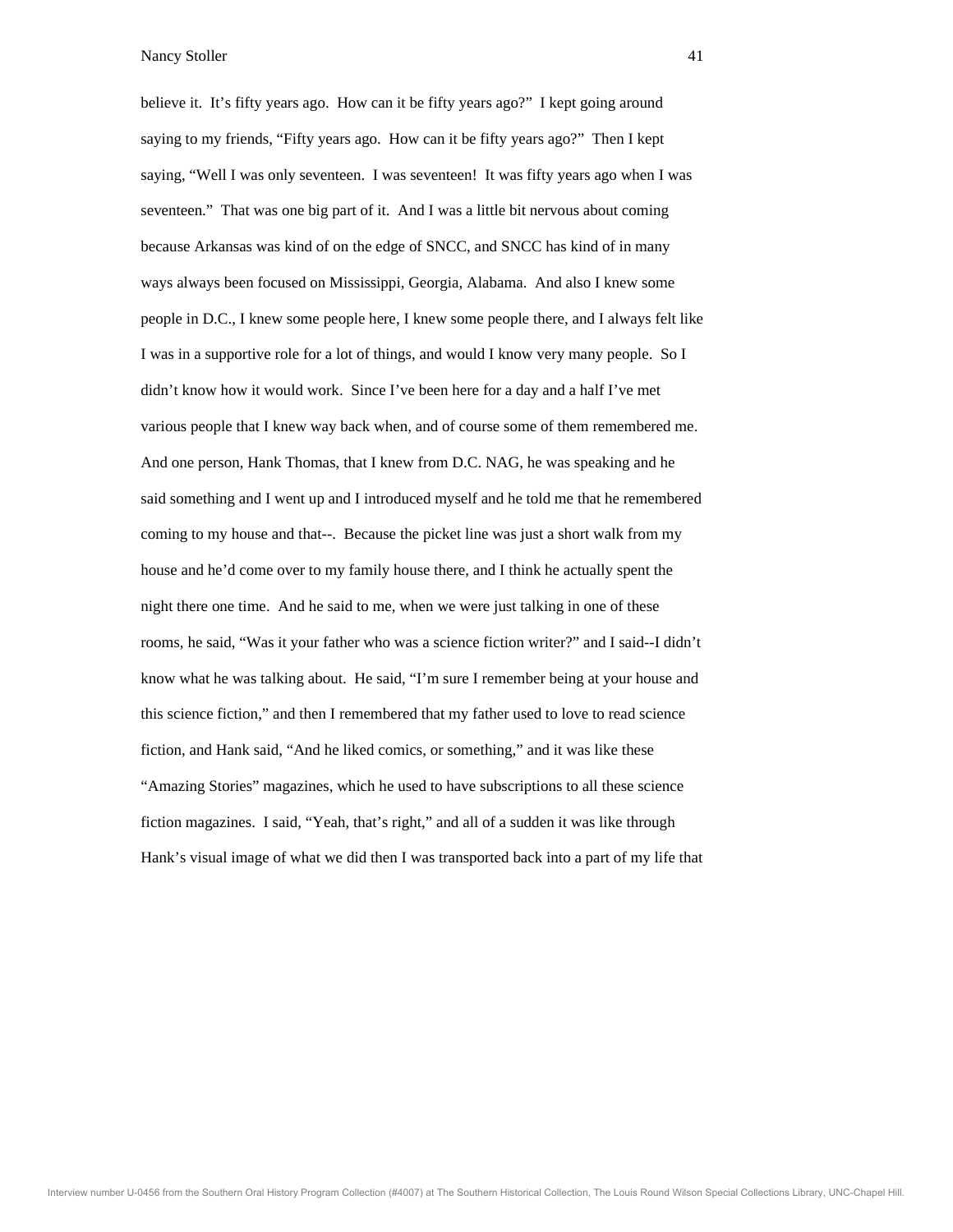I'd forgotten, I think maybe because it was so personal and my father had died very soon thereafter also.

So later in the meeting--I've run into him a couple of times in the meeting and we always give each other these big hugs, [Laughs] you know. And I feel like not only from my conversation with him but with some other people some things that kind of disa ppeared, like the names of some of the people that I knew then or particular places that we went that I had lost I've gotten back because they remember things that I forgot, so I feel like parts of myself I'm kind of getting back. Then the other thing is that there are people that I knew that now when I see them they look so different, and I have to say, wel l, it was forty years ago when we last saw each other. [Laughs] But some people are kind of still recognizable, and also people have the same personalities. Some of the peo ple that I worked with, like Ivanhoe Donaldson or Courtland Cox, some of the other people who are here, they still have the same intelligence, the same kind of sweetness, which to me is kind of our hallmark of SNCC. I think the people that were able to work in S NCC were people who had strength and gentleness both, and it's kind of wonderful to be a round people who were there and survived. Some people here have talked about this kind of post-traumatic stress syndrome, but I haven't really talked to people who seem to be s uffering from it, but I feel like the people that I've talked to have somehow been able to integrate these terrible experiences and keep their affection for the world, so that's been great for me, and seeing how many people are--. Everybody is still active in one thin g or another.

DC: Yeah.